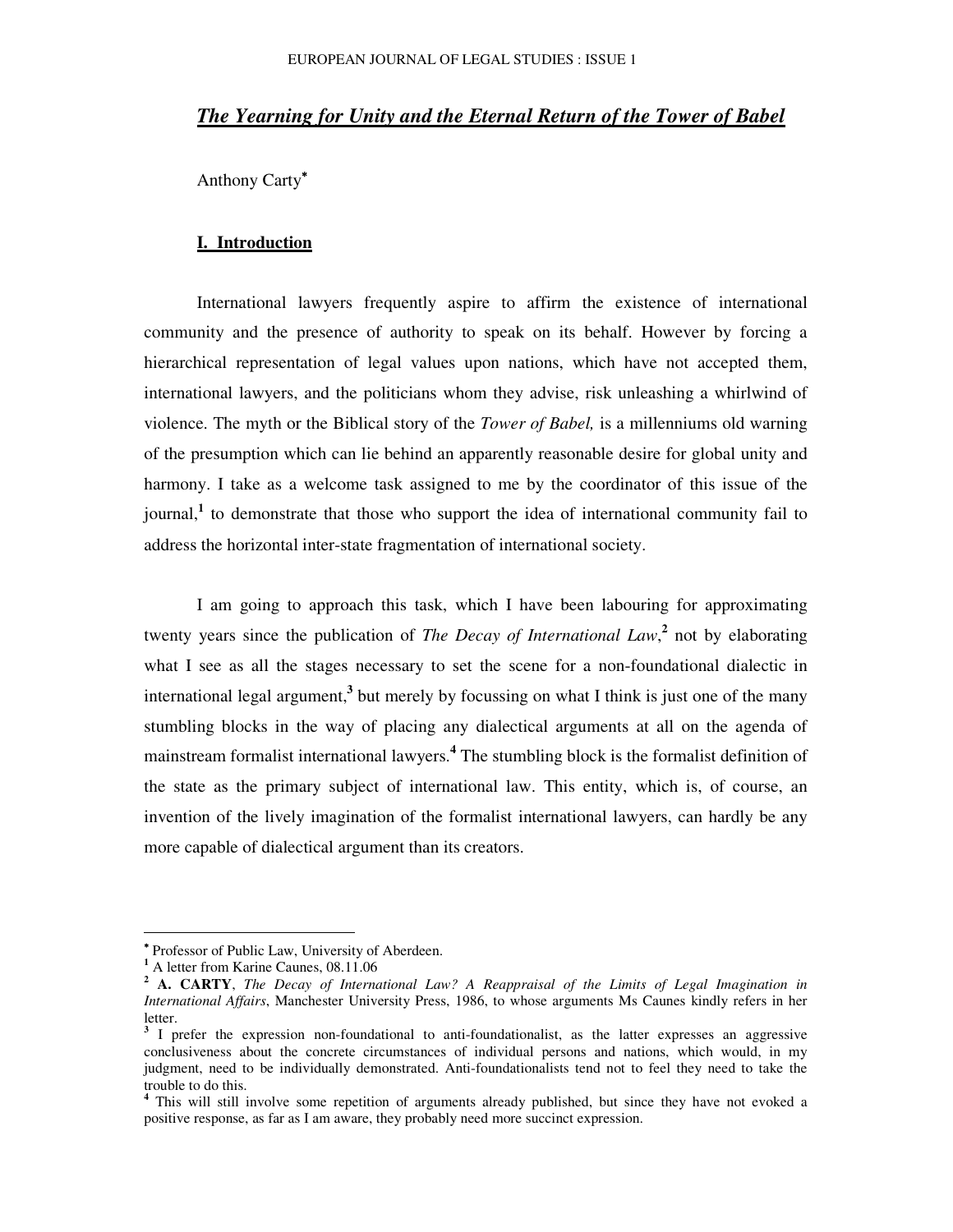Non-foundational dialectical legal argument takes as its starting point, the contingency and, therefore, relativity of legal arguments presented by states. These arguments may appear to the states themselves as objective representations of legal truths, *i.e.* in terms of analytical or normative legal theory, correct approximations to already valid legal norms This will usually have the corollary that, where disagreement arises, one or more states are taken to misrepresent legal truth and are therefore delinquent, and must be punished. Legal formalists, who are all foundationalists, tend to be rather violent people, always running to the Security Council, or around it, to enforce their legal representations on others. The non-foundationalist, who is as sceptical of himself as he is of others, must endeavour, in the present climate of international violence, **5** to try to reassert the egalitarian priority of the inter-subjective as itself the only formal category with which to work. All legal argument will in fact be perspective driven, contingent to time and place, and, above all, relational, reactive, *i.e*., whether the parties are aware of it or not, dialectical. The non-foundational argument is anti-objectivist in the sense that it resists the search for a point of validity to resolve an argument, which is outside the parties themselves.

The difficulty with all of this for the formalist international lawyer is, quite simply, he does not see what it can mean to say that states could argue. Political scientists such as Raymond Aron may call states "cold monsters", prone to quite glacial argument, but, for lawyers these entities have no personality at all in an anthropomorphic sense. This is why the first difficulty for both legal formalists generally, as well as for those who want to see a legal form to an international community, is how there can be any language of understanding, misunderstanding, recognition or mis-recognition in relations among states. How can one reach so far as a dialectic of clashing cultures among entities conceived by formalist lawyers as corporatist in character, and conceived by international constitutionalists as stepping-stones on the way to a world corporate entity? The corporatist way of thinking excludes any direct contact with the human elements, which make up the community behind the state.

The corporatist way of thinking about the state resolves the problem of political legitimacy through a theory of representation, which has its roots in various forms of contractarianism. All of these theories suppose that legitimacy arises through the consent of the individual and this can be supposed - here enters the mythical character of

<sup>&</sup>lt;sup>5</sup> So graphically and accurately described by the Russian President, Putin, at the Security Conference in Munich on the weekend of the 10-11 February 2007.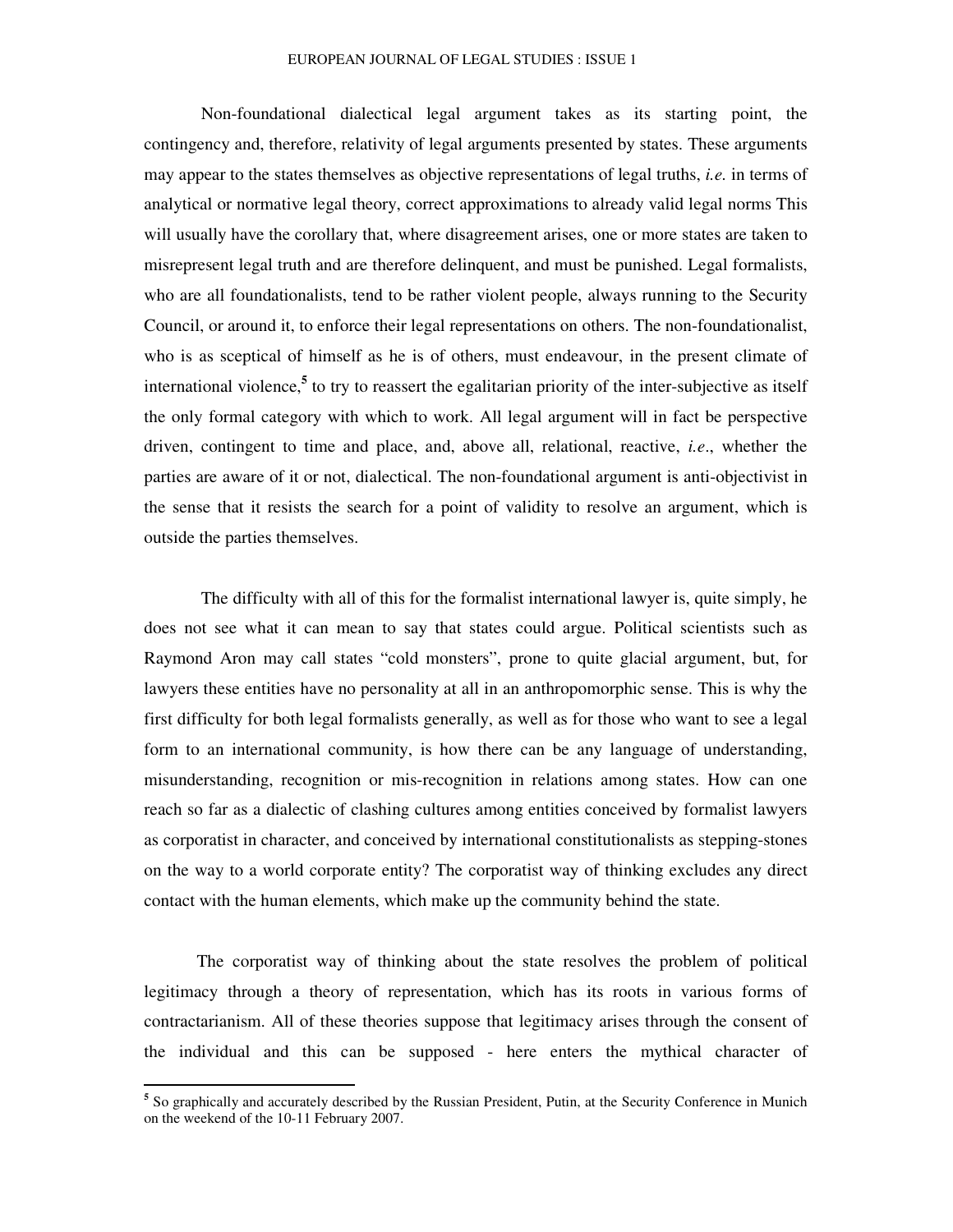contractarianism – to be given because of an original contract whereby he can be taken to have consented to the institutional framework whereby he is politically represented. Political legitimacy will be the equivalent of legal validity. If decisions are taken by corporatively authorized representatives then they will be legally valid and binding. The formalist lawyer's self-appointed task will be to assess whether decisions taken by supposed authorized representatives have been so taken. I say self-appointed task, because the most dominant theory of contractarianism applied by international lawyers is the Hobbsean variety, whereby the representor and represented are subsumed into one person, so that issues of invalid state actions, at least at the international level, are difficult to imagine. Of course, state representatives accuse one another readily, of having committed invalid and illegal acts, but as there is not yet a world state, a world corporate entity which could resolve the validity of these allegations, it is precisely this type of mutual abuse that states find so frustrating and leads them to behave violently towards one another. So, whatever limited function the international lawyer may have as an external relations lawyer, a branch of constitutional law, at the international level he has really almost nothing to do. Nonetheless his conceptual framework for approaching international legal personality bars him from more productive avenues, such as the development of international legal dialectic.

It is proposed here to reiterate this argument by means of a close reading of contemporary French doctrine on international law, also as French is the second language into which this article will be translated. While by no means every country follows French doctrine, it is sufficiently sophisticated, in terms of awareness of the background of political theory underlying international law, to be taken as a genuine challenge for my project. The French state as a corporate entity in the formalist legal imagination is incapable of recognising any internationally significant dialectic, because it is, at the internal, domestic level, unitary and uni-dimensional. This primary international law understanding of corporatism is Hobbsean. It requires a unity of the represented and the representative in the latter. The essence of the state as a subject is a single will, which projects itself externally. There is quite simply no place for inter-subjectivity within the state and inter-state meeting is confined to a formal convergence of wills which represents a thoroughly statically conceived fettering of otherwise sovereign state discretion. This Hobbsean approach recognises that at the international level, there is no world corporate entity.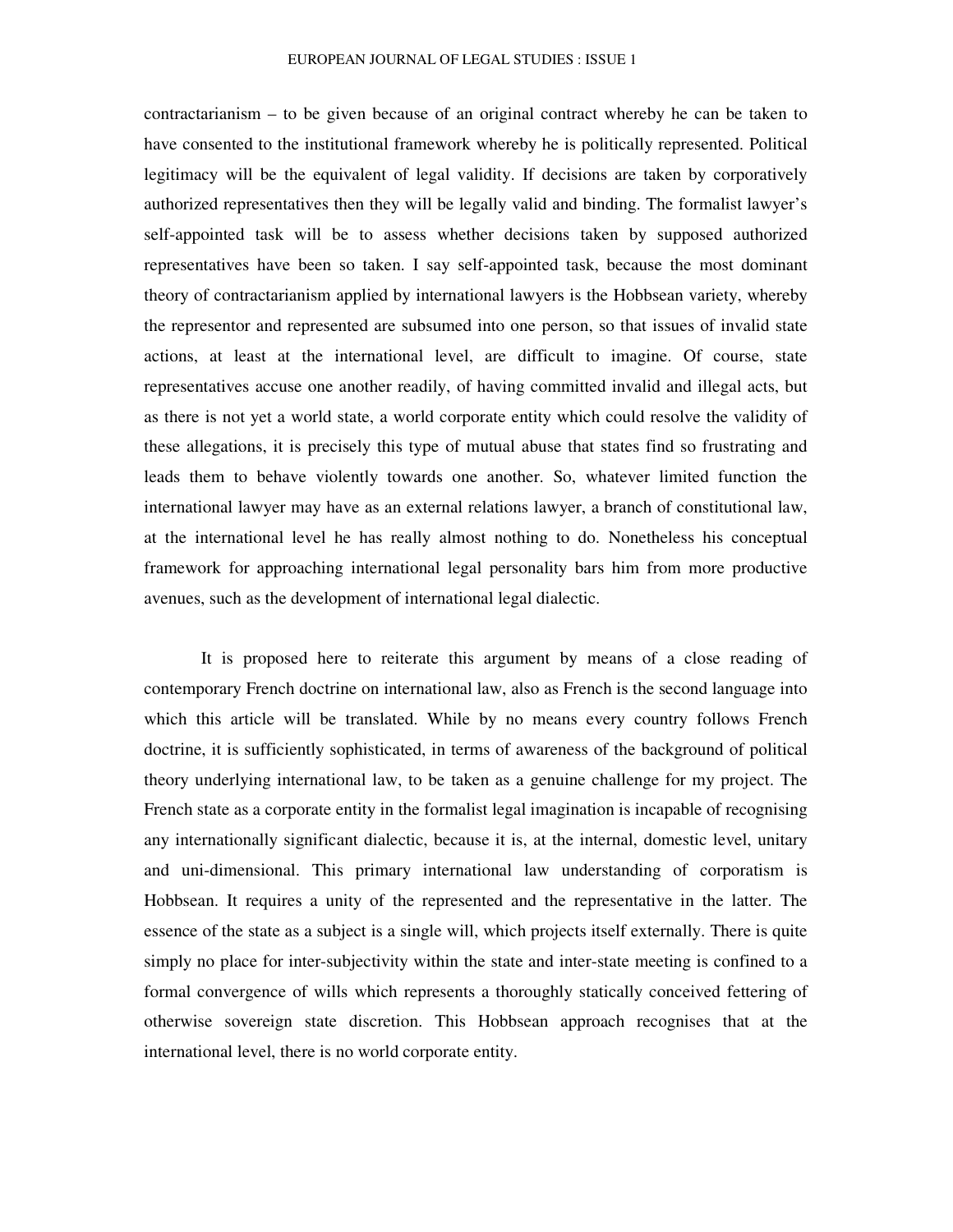## **II. Corporativism and contractarian theory**

It is the actual corporate character of the state that counts. A state as a structure is inconceivable<sup>6</sup> if it does not have a constitution, which treats a group of persons as organs of the state. As Combacau says, the apparition of the state is inconceivable if the collectivity does not give itself the organs by means of which the actions of fact of the social body which it, presumably the collectivity, (les agissements du fait du corps social) constitutes already, can be imputed to the legal corporative body (corps de droit) which it claims to become. **<sup>7</sup>** The co-author Sur says of the relation state/nation, the coincidence of the two is a delicate matter. The national composition of a state is a social reality and not a juridical matter. International law attaches to the idea of sovereignty and sees in the state a stable element and foundation. Sovereignty itself signifies a power to command. As Combacau says **8** sovereignty signifies the power to break the resistance as much of one's own subjects as of one's rivals in power. It has to subordinate both. The beginnings of the institutions of the state are a matter of fact because, by definition, the state does not pre-exist them- that is, the institutions have not come into being by a constitutional procedure. They may claim legitimacy from a struggle which the collectivity has against a state which it judges oppressive, but international law is indifferent to the internal organisation of collectivities. Nothing requires that organs be representative, but merely that they have power "[...] de quelques moyens qu'ils aient usé pour le prendre et qu'ils usent pour l'exercer". **9**

This obliteration of the social body or community as against the corporate character of the state itself is reproduced across the whole spectrum of French international law textbooks, regardless of their ideological tone. In *Droit International Public* by Nguyen Quoc Dinh, Patrick Daillier and Alain Pellet, the authors say that for the definition of the elements of a state, among the terms population, nation and people, only the first is accepted. Disagreement is total on the meaning of the term "nation". The spirit of this analysis is the same as with Combacau and Sur. The effect of a right of secession, vindicating a right of self-determination of peoples, would be unlimited territorial claims. So any recognition of the material substance

**<sup>6</sup> J. COMBACAU and S. SUR**, *Droit International Public,* 1st ed., Paris, Domat Montchrestien, 1993, p. 268. **7** *Ibid.* **8** *Ibid*, p. 226.

**<sup>9</sup>** *Ibid*, p. 269.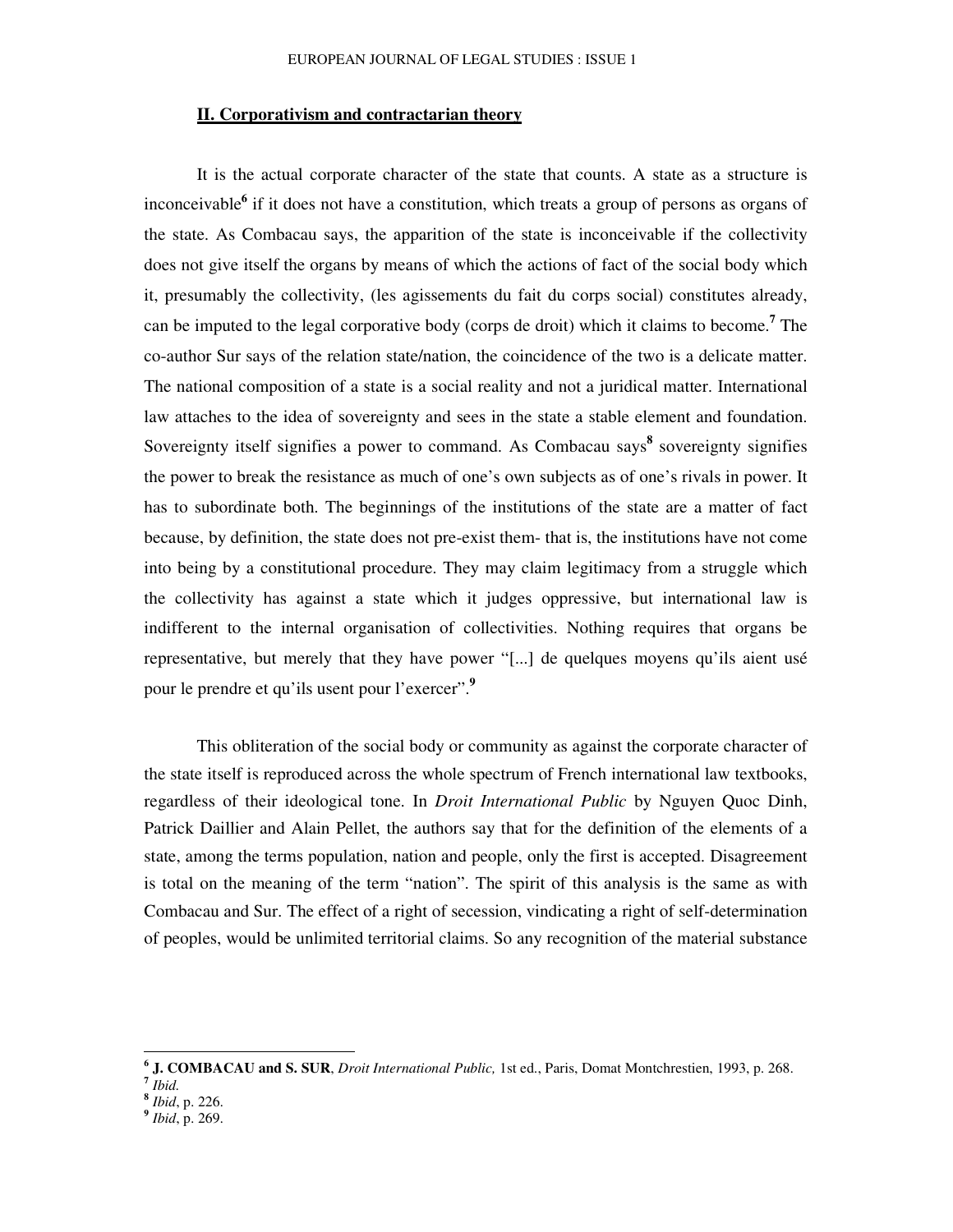of the social body is seen by Daillier and Pellet as an immediate recipe for international social chaos. Once a state is created it confiscates the rights of peoples. **10**

In the collective volume directed by Denis Alland, *Droit International Public* provides a very lucid third chapter on the state as a subject of international law, which makes rather explicit the philosophical and ideological foundations of French formalism. Using virtually identical metaphors to Daillier and Pellet he speaks of the right of self-determination of peoples as a matter which may be exercised at a particular historical instance, *after which the people effaces itself once again behind the state*. **<sup>11</sup>** He draws a distinction between the sociological and juridical definition of the state, and he prefers the former, which reflects the factual, historical origin of the state, that its coming into existence is not governed by international law. **12**

It is only in the work of Dupuy, arguably the most purely technical, in the international law sense, that the inherent confusion of the whole French approach is brought to light. In his *Droit International Public*, Pierre-Marie Dupuy gives extensive attention to the relationship between the classical definition of the state and *the right of self-determination of peoples*, saying that *the problem is difficult because the latter is accepted as legal and as applying in all situations, if one follows the letter and the logic of the international legal texts* (my italics). **<sup>13</sup>** He looks to international recognition as a solution, with the qualification that there are not clearly objective criteria to identify what constitutes a people. While international law is no longer indifferent to issues of legitimacy and human rights, it will still be a question whether the traditional elements of the state, which express effectiveness, are reunited in a particular case.<sup>14</sup> This position more accurately recognises the confusion that international law does experience, between corporatist and ethnic or other social concepts of the personality of the main subject of international law.

Once constituted, the state appears to exist in an immaterial world. It is said that the state as a corporate body is detached from the elements that compose it. This reasoning allows Combacau to say that the moral personality of the state, in the sense of corporate identity, removes the significance of the identity of the persons and the groups which make it up materially. This has the consequence that the greater or lesser modification of the spacial

**<sup>10</sup> NGUYEN QUOC DINHP, D. AILLER and A. PELLET**, *Droit International Public*, 6th ed., Paris, Librairie Générale de Droit et de Jurisprudence, 1999, pp. 407-408.

**<sup>11</sup> D. ALLAND**, *Droit International Public,* 1st ed., Paris, PUF, 2000, in the Chapter by **H. ASCENSIO**, "Etat", pp. 99-ff, § 91. **12**

*Ibid*, §§ 73-75.

**<sup>13</sup> P.M. DUPUY**, *Droit International Public*, 4th ed., Paris, Dalloz, § 133.

**<sup>14</sup>** *Ibid*, §§ 30-34 and 130-132.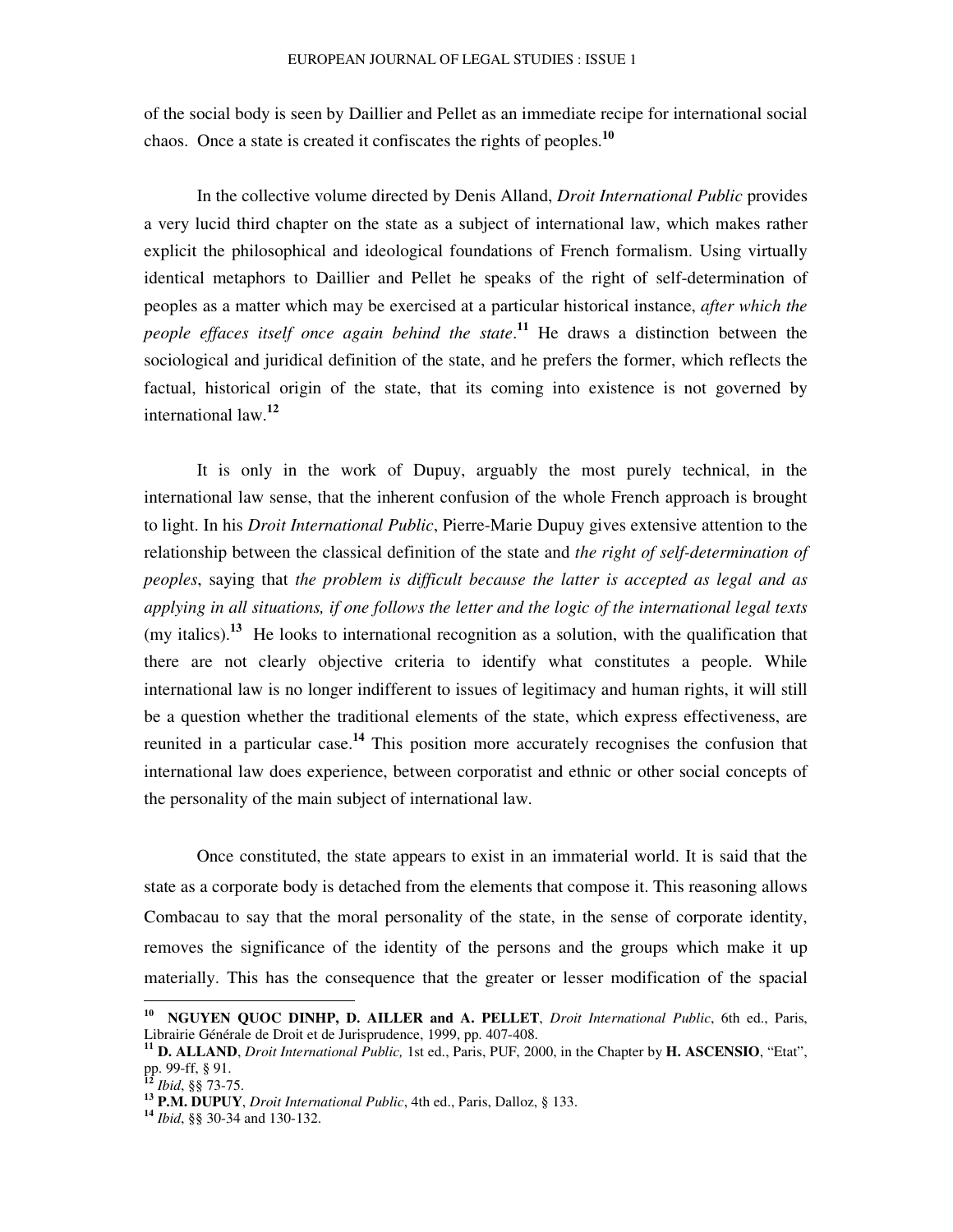basis or the population of this territorial collective which is the state do no more than draw in another manner the contours of the object with respect to which the international competences of the state are recognised. **15**

The historical significance of the corporatist approach (effectively Hobbsean in the French case) for the impossibility of a hermeneutic of inter-state traditions is made clear in the work of Jens Bartelson who describes the rupture with the past more contextually. The late medieval tradition, which included Vitoria and especially Grotius, started from the premise that Man is still embedded in a universal society and in the Cosmos. As Bartelson puts it "…the question was not how to solve a conflict between conflicting sovereigns over the foundation of a legal order, but how to relate concentric circles of *resembling* laws, ranging from the divine law down to a natural and positive law". **<sup>16</sup>** Whether Vitoria or Grotius, they would look to the resemblance of episodes and events by drawing upon an almost infinite corpus of political learning recovered from antiquity, whether legendary or documented, "…because it is assumed that they (modern rulers) share the same reality, and occupy the same space of possible political experience." **<sup>17</sup>** Neither Grotius nor Vitoria would countenance any opposition between the kind of law that applies between States and within States, since this would imply an absence of law. **18**

The break with the Medieval-Renaissance picture comes with the modern state arising out of the wars of religion of the 16th and 17th centuries. The conception of this state broke with any attempt to ground its existence in a transcendent order. The new state had to selfground itself in the absolute, unquestionable value of its own security, as defined and understood by itself. The science of this state was Hobbsean, concerning the sovereign who obliges, but is not obliged, to whom everyone is bound, but which is itself not bound. Territorial integrity is an aspect of the security, which rests in the already established territorial control. This control of territory comes to be what the so-called law of territory has to authenticate and validate. The extent of the territory of one sovereign is marked by the boundary of the territory of other sovereigns. The actual population of each sovereign territory is limited to the extent of power of the sovereign, measured geopolitically. *The*

**<sup>15</sup> J. COMBACAU and S. SUR**, *Droit International Public,* 1st ed., Paris, Domat Montchrestien, 1993, pp. 219- 220. **16 J. BARTELSON**, *A Geneology of Sovereignty,* Cambridge, Cambridge University Press, 1995, p. 128.

**<sup>17</sup>** *Ibid.*, p. 110.

**<sup>18</sup>** *Ibid*., pp. 130-131; Bartelson applies these remarks to Vitoria.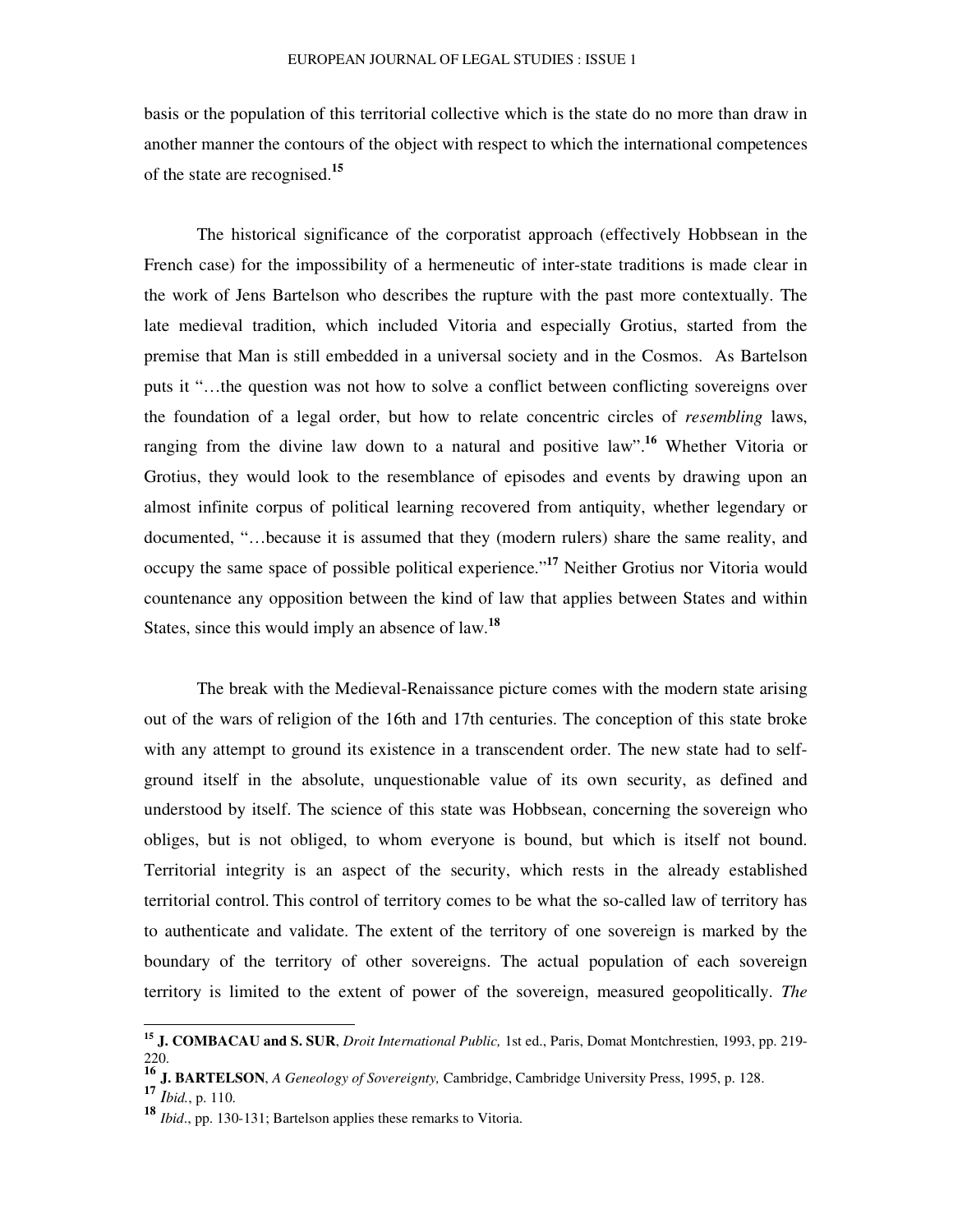*populations of other sovereigns are not unknown "others" in the modern anthropological sense, but simply people beyond the geo-political boundary of the state* (my italics). **19**

The purpose of law is no longer to re-establish resemblances in a fragmenting medieval Christian world, but to furnish dependable information about the limits, as boundaries, of the sovereign state, whose security rests precisely upon the success with which it has guaranteed territorial order within its boundaries, regardless of whatever is happening beyond these boundaries. Mutual recognition by sovereigns does not imply acceptance of a common international order, but merely an analytical recognition of factual, territorial separation, which, so long as it lasts, serves to guarantee some measure of security. However, as Bartelson puts it, *the primary definition of State interest is not a search for resemblances, affinities of religion or dynastic family. Instead interest is a concept resting upon detachment and separation* (my emphasis). The rhetoric of mutual empathy or sympathy between peoples is, in a logical or categorical sense, inconceivable. International society is composed of a collection of primary, unknowable, self-defining subjects, whose powers of detached analytical, empirical observation take absolute precedence over any place for knowledge based on passion or empathy, whether oriented towards sameness or difference. **20**

This structure of sovereign relations remains the basic problematic, which international lawyers face today. The origin of the State is a question of fact rather than law. One may not inquire into its composition or nature. Law is whatever the sovereigns choose to define as such through their will. The instability of this supposed legal order is patent. The status of mutual recognition as a means of assuring security is unstable. There is no agreement about the legal significance of recognition. Fundamentally the problem is that while there is plenty of what all the State parties are willing to identify as law, there is auto-interpretation of the extent of legal obligation.

So, law has come to be defined unilaterally by the Sovereign (of Descartes and Hobbes). The meaning of legal obligation has no communal sense. It merely attaches spacially to a geo-politically limited population. Sovereigns, detached and separate from society, can determine meanings by legal fiat, by using words to reflect their exclusive monopoly of physical power and the capacity to coerce. It has always been my wish to argue,

<sup>&</sup>lt;sup>19</sup> *Ibid.*, a summary of the whole of Bartelson's chapter 5, 'How Policy Became Foreign', pp. 137-185.

**<sup>20</sup>** *Ibid.*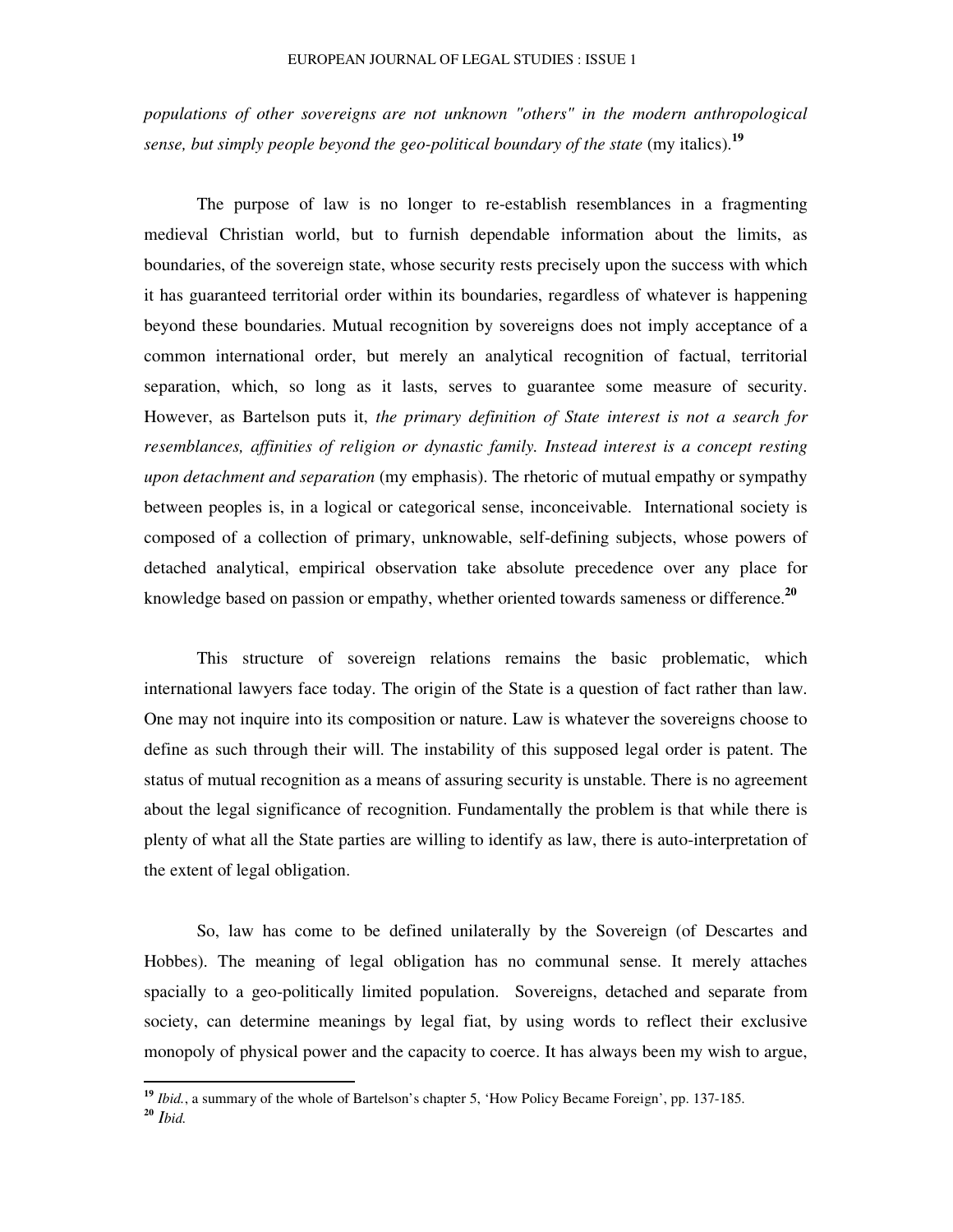since *The Decay of International Law* (1986), that international legal concepts have been embedded in political theory, *i.e.* probably long forgotten projects to give meaning to public life. The corporativist project rests upon a contractarian myth, expressing the belief that all political legitimacy, *and with it legal validity,* must rest upon being able to draw a contractual chain, however implicit or supposed, between the consent of the individual and the act of the state. Thereby the state act has a legally and politically representative character. If the chain is clearly broken at any point, both the lawyer and political theorist will say that legal validity and political legitimacy have vanished. That is all either of these two would-be professionals have to do or indeed can do. They do not have to recognise or understand anyone, or indeed engage in any material argument, dialectical or otherwise with anyone. Formalism is a matter of chasing after the imaginary contractual chain.

The most penetrating criticism of contractarian theory known to me comes from political theology, which has the perspective sufficiently broad to appreciate the mythical character of the theory and how it blocks the way to a legal politics of cultural identity. Oliver O'Donovan points out how any community identity rests upon historical provenance. **<sup>21</sup>** He objects, contrary to the Hobbsean and other contractarian myths, that contractarian theory as a way to political authority cannot actually constitute a people. **<sup>22</sup>** A state structure, the outcome of a successful argument for political authority, serves for the defence of something other than itself. O'Donovan makes the vital claim that contractarianism, as a mythical foundation for political authority, offers no theory of identity that could support the moral unity of a people. **<sup>23</sup>** He affords a brilliant insight into the extraordinary violence of self-styled Western democracies; when he goes on to argue that this huge deficiency in contractarian theory leads its proponents into a compensatory compulsion to impregnate the shell of their societies with an ideological self-consciousness from the very start. For instance, Rawls' language distinguishing liberal from so-called decent peoples is abstract political invention, not rooted in ordinary life. The narrative myth of constitution has to perform the task of political analysis.

O'Donovan has also understood the inevitable path which contractarian theory will follow at the global level and makes the point that the theory will be self-driven to think

**<sup>21</sup> O. O'DONOVAN**, *The Ways of Judgement*, Cambridge, Eerdmans, 2005, p. 140.

**<sup>22</sup>** *Ibid.*, p. 150. **23** *Ibid.*, pp. 155-156.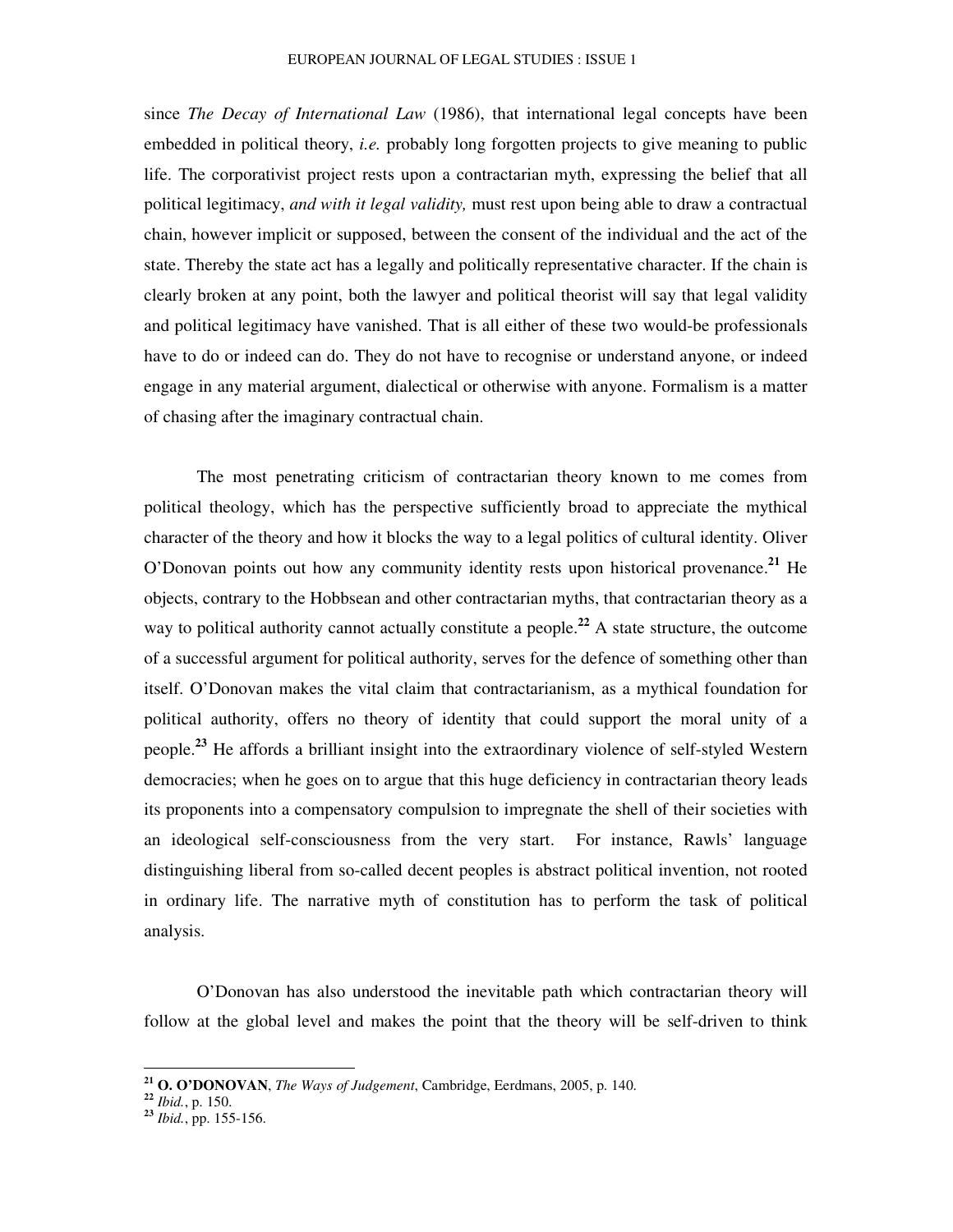globally of a single world government, reigning over a non-existent world people, since the theory has no place for identity. The theory makes impossible any material, mutual dialectic of identities, because contractarianism ignores any moment or place for recognition, conceiving the representative relation as achieved by a once and for all act of the human will **24** *i.e.* in the founding Hobbsean contractarian myth, which combines the representative and the represented in one entity. As there are no possibilities of mutual recognition – given the once and for all expression of a single unified will – whether of Hobbes or Rawls – the newly constructed entity, whether national or global, cannot be self-reflective or exist in relationship. A government of a people without internal relations of mutual recognition can have no identity (p.214). So, at the global level, contractarianism can only jump to a theory of world government, once again striving forcefully to reproduce globally a single world people, just as the single state produces ideologically its own people. **25**

Again, a crucial insight into contractarianism that O'Donovan provides is that the single global people reproduced by a global constitution ignores the idea of a people as a subject in a world of reciprocating others. This is why it inevitably happens that schemes of world government cannot be distinguished from the realities of imperial- colonial enterprise, given that they work with an abstract idea of a government of a people with no internal relations of mutual recognition. **26** In whatever their claims to universality, all empires need strong boundaries – empires are driven, metaphysically to recreate the I-Thou relationship, for instance as Rome did through Byzantium.

The brutality of contractarian universalism can be seen so clearly in the solipsist argument of Robert Kagan's *Paradise and Power,* where, as O'Donovan would lead us to expect, an ideologised concept of American democracy, as an objective value, is projected onto the global scene, whose violence is above all a failure of cognition, rooted in a two-fold failure of both internal and external self-recognition and mutual recognition. As O'Donovan has pointed out<sup>27</sup> a people must have internal relations of mutual recognition to have a capacity for identity and hence external relations of recognition. The ideological aspiration of a single state to be a global government - anyway only ideologically implicated – ignores the idea of a people as a subject in a world of reciprocating others. It may not be fashionable in

**<sup>24</sup>** *Ibid.,* p. 163.

**<sup>25</sup>** *Ibid.*, pp. 219-220.

**<sup>26</sup>** *Ibid.*, p. 214.

**<sup>27</sup>** *Ibid.*, p. 214.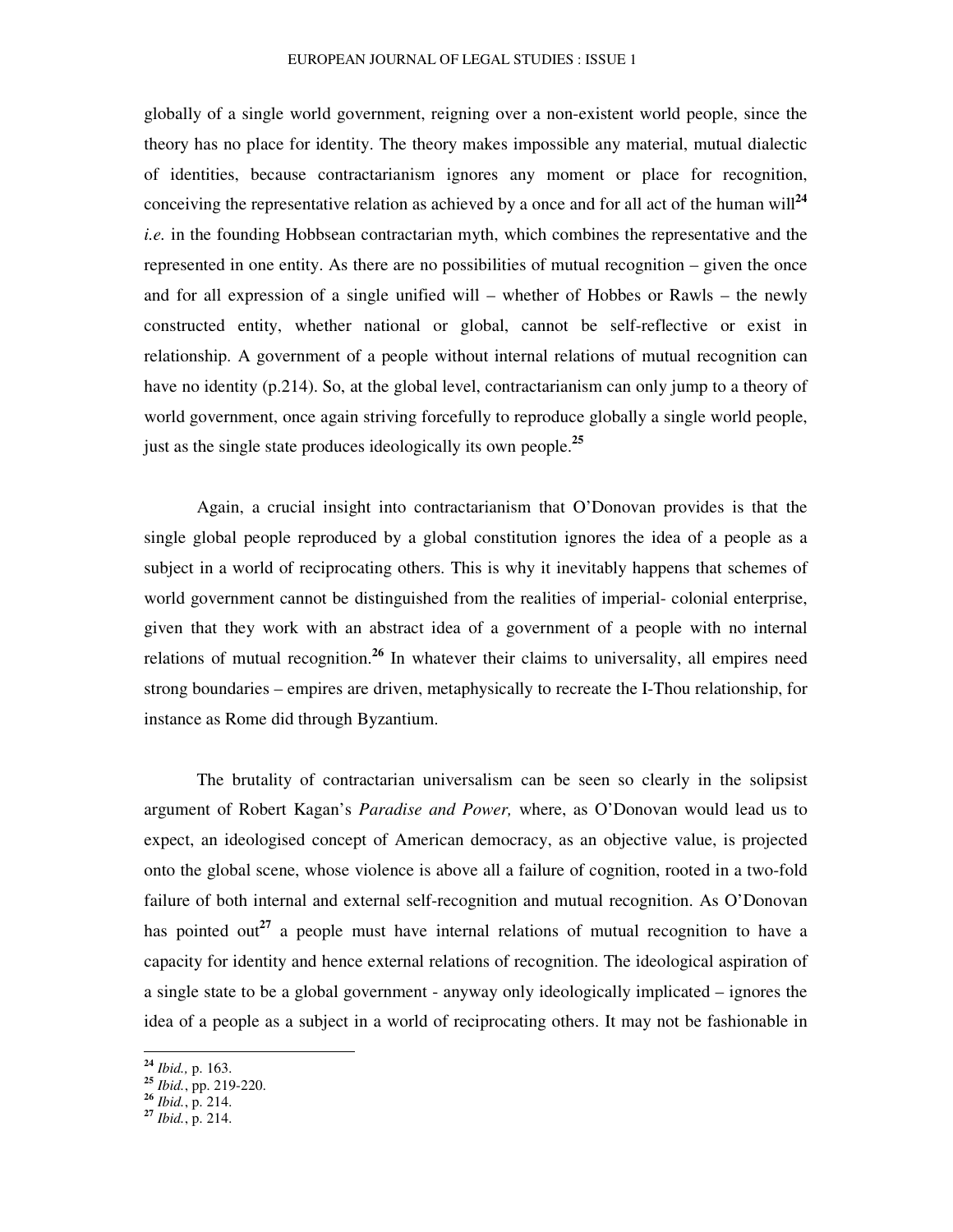academic scholarship to pinpoint a particular country and a particular personality, but the issue of imposition of a constitutional order, outside American policy, is purely academic. I agree with Kagan, "that EU foreign policy is probably the most anaemic of all the products of European integration". **28**

The challenge of global liberal constitutionalism, effectively, comes only from this American source. Of course, the irony is that it is not conceived in terms of multilateral institutionalism, but, as O'Donovan warns, it depends upon a confusion of the self with the global. It is best to quote Kagan, as paraphrasing of Kagan's delirious script will risk the accusation of anti-American bias in anaemic European academic circles:

"The United States *is* a behemoth with a conscience… Americans do not argue, even to themselves, that their actions may be justified by *raison d'etat.* They do not claim the right of the stronger or insist to the rest of the world that "the strong rule where they can and the weak suffer what they must. The United States is a liberal, progressive society through and through, and to the extent that Americans believe in power, they believe it must be a means of advancing the principles of a liberal civilization and a liberal world order". **29**

"Americans have always been internationalists, but their internationalism has always been a by-product of their nationalism. When Americans sought legitimacy for their actions abroad, they sought it not from supranational institutions but from their own principles. That is why it was always so easy for so many Americans to believe that by advancing their own interests they advance the interests of humanity". **30**

This perspective will not change, in Kagan's view, and it has long been the American position. Both the Clinton and Bush administrations rested on the assumption of America as the indispensable nation. **<sup>31</sup>** Kagan continues: "Americans seek to defend and advance a liberal international order. But the only stable and successful international order Americans can imagine is one that has the United States at its centre". **<sup>32</sup>** This is not described as an expansion of international law, because supranational governance means for Kagan, working with other

**<sup>28</sup> R. KAGAN**, *Paradise and Power,* London, Atlantic Books, 2003, p. 65.

**<sup>29</sup>** *Ibid.*, p. 41.

**<sup>30</sup>** *Ibid.*, p. 88.

**<sup>31</sup>** *Ibid.*, p. 94. **32** *Ibid.*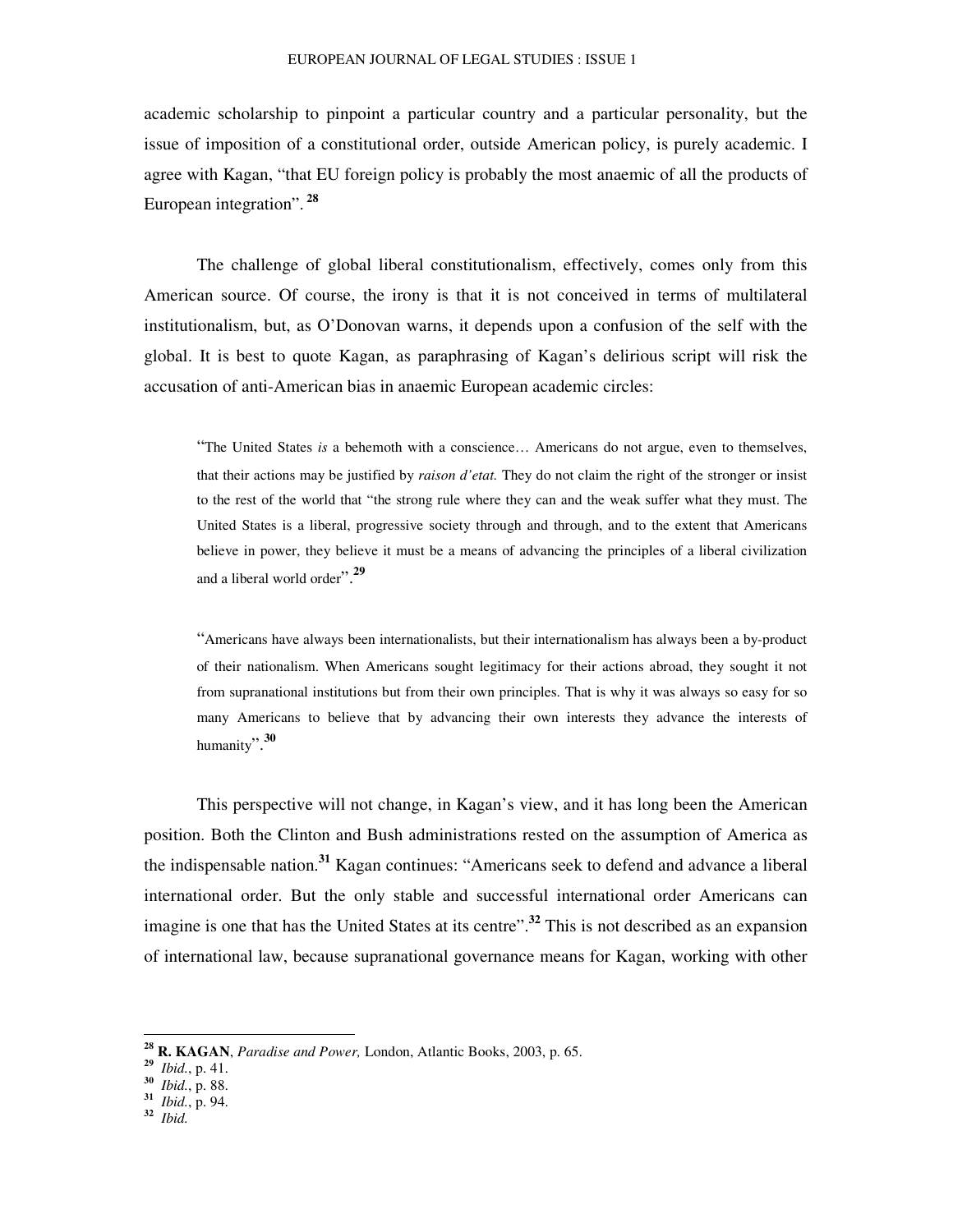nations. **33** Instead Kagan means actual government of the whole world by the United States. So he says:

"Just as the Japanese attack on Pearl Harbour led to an enduring American role in East Asia and in Europe, so September 11, which future historians will no doubt depict as the inevitable consequence of American involvement in the Muslim world, will likely produce a lasting American military presence in the Persian Gulf and Central Asia, and perhaps a long term occupation of one of the Arab world's largest countries. Americans may be surprised to find themselves in such a position…But viewed from the perspective of the grand sweep of American history, a history marked by the nation's steady expansion and a seemingly ineluctable rise from perilous weakness to the present global hegemony, this latest expansion of America's strategic role may be less than shocking".<sup>34</sup>

# **III. International law formalism: The eternal quest for the will of the State and sociological critique thereof.**

At the level of legal formalism in Europe the difficulties with contractarian positivism are less pressing, because whatever schemes of world domination may be afloat in academic circles of legal and political cosmopolitanism, they are not going to be realised politically. Instead, the problem is more sclerosis in academic work. The only form legal communication among states can take is a Triepel-like meeting of state wills as they go beyond their institutional state boundaries to conclude international legal agreements. These could lead to the foundation of international institutions having the pretension to be constitutions of world society. Some German doctrinal study does choose to interpret the UN Charter in these terms. Critical Legal Studies has enjoyed mounting a campaign to demonstrate that the search for the "original intention" of the inter-state legislators cannot be found. The common intention of the somehow originally unified individual state wills is taken to be an ideological illusion.

In other words Critical Legal Studies does not itself afford any way out of this impasse. It will be sceptical that there is a coherent, or dense, culture behind the institution of the state that will allow any recourse to a rebirth of international studies by focussing on the interplay between different national legal traditions and understandings. That would be to "essentialize" collective social beings. Critical Legal Studies shares with contractarianism the absence of any social theory beyond legal institutions. Just as it will question whether there is

**<sup>33</sup>** *Ibid.*, p. 95. **34** *Ibid.*, p. 96.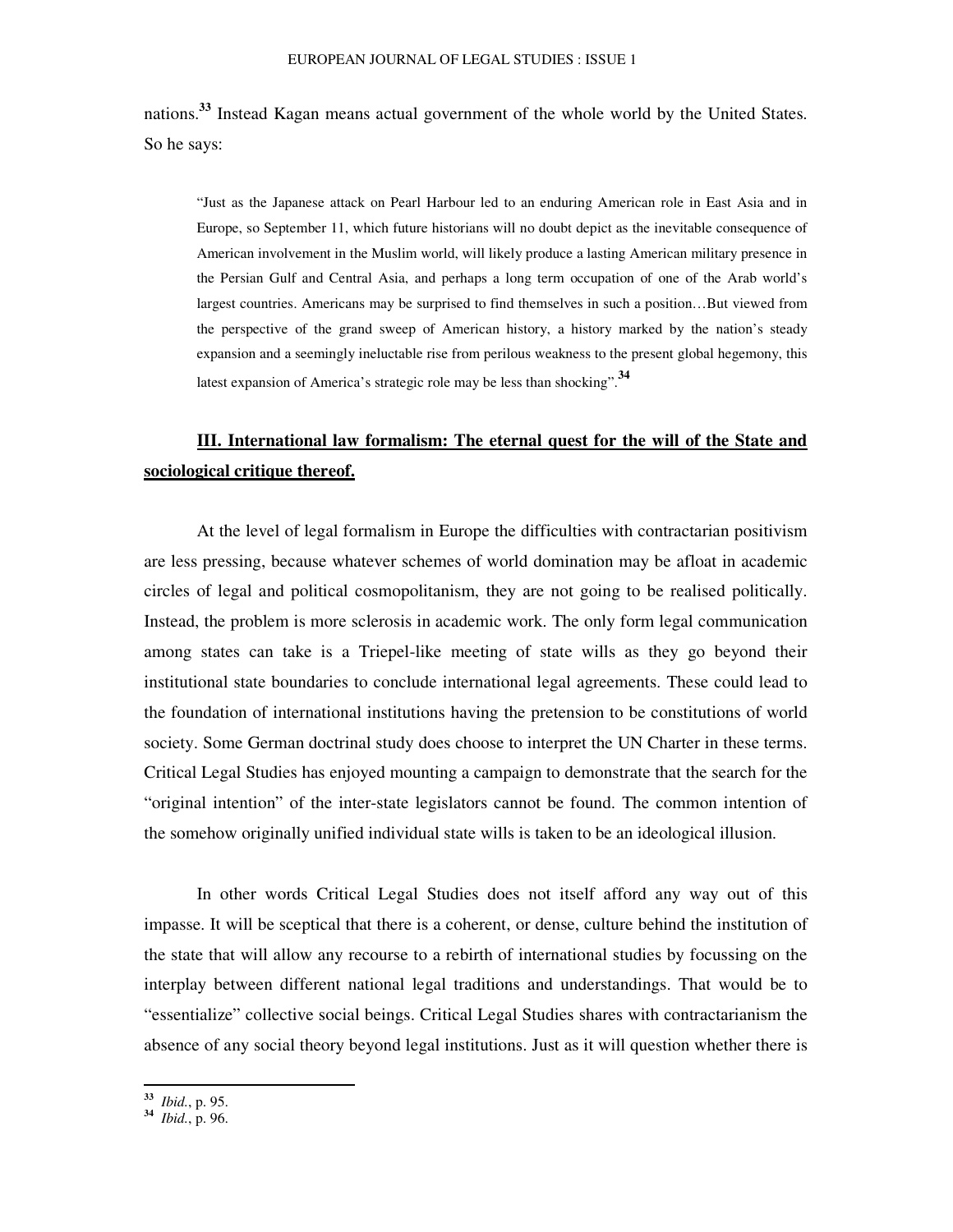any "intention of the legislator" beyond the projection of the legal interpreter, so it will treat the idea of cultural community as a construction of the intellectual. The exercise that I am now proposing will appear to Critical Legal Studies as a form of regressive positivism, social and historical realism. With respect to actual states in the world, whether France, China or Uruguay, one should search for a concrete understanding of how particular states have been constructed and open a way to include the dimension of self-awareness of nation states as frameworks of epistemological self-awareness. This points the way to collective, inherited traditions and prejudices etc., which contribute to the style and content of collective behaviour.

The Swedish philosopher Axel Haegerstrom deconstructs, as a natural law myth, the argument that one can speak of the will of the state as an organised authority within society. That is to say, he begins the sociological task of trying to unearth the whereabouts of the structures, which are the figments of the legal and political formalist imagination. Empirically no organised authority in a society can be so centralised that it is confined to a single person. Any system of law is merely maintained by a majority of the population for an infinite variety of motives, so long as they have no sufficiently focussed motives for breaking with that system of law. The idea that a society governing itself implies a unitary willing, in turn implying a unitary subject is perhaps habitual. However, it can only mean that certain rules relating to a group are supposed to be applied by specifically appointed persons, somehow "through forces operative within the group". In the end it is a judge who declares a legal principle in litigation. **35**

If law understood as an imperative is called the will of the state, one will still not be able to look to an identifiable group maintaining the system of rules within the group. The reason is that all sorts of factors make up the social forces that maintain the impact of the rules. This medley of factors includes the habits of people to obey decrees, popular feelings of justice, class interests, the lack of organisation among the discontented, the positive acquiescence of the military. Even if each person wishes to conform to the law that does not imply a unitary will in all those individuals participating, that they have a common end as a unifying focus. The force of a law never depends merely upon the fact that a certain section of persons within a group desire it to be obeyed. The concept of a unitary will as a measuring

**<sup>35</sup> A. HAEGERSTROEM**, *Inquiries into the Nature of Law and Morals,* edited by **K. OLIVECRONA**, translated by **C.D. BROAD**, Almqvist and Wiksell, Stockholm, 1953, pp. 36-38.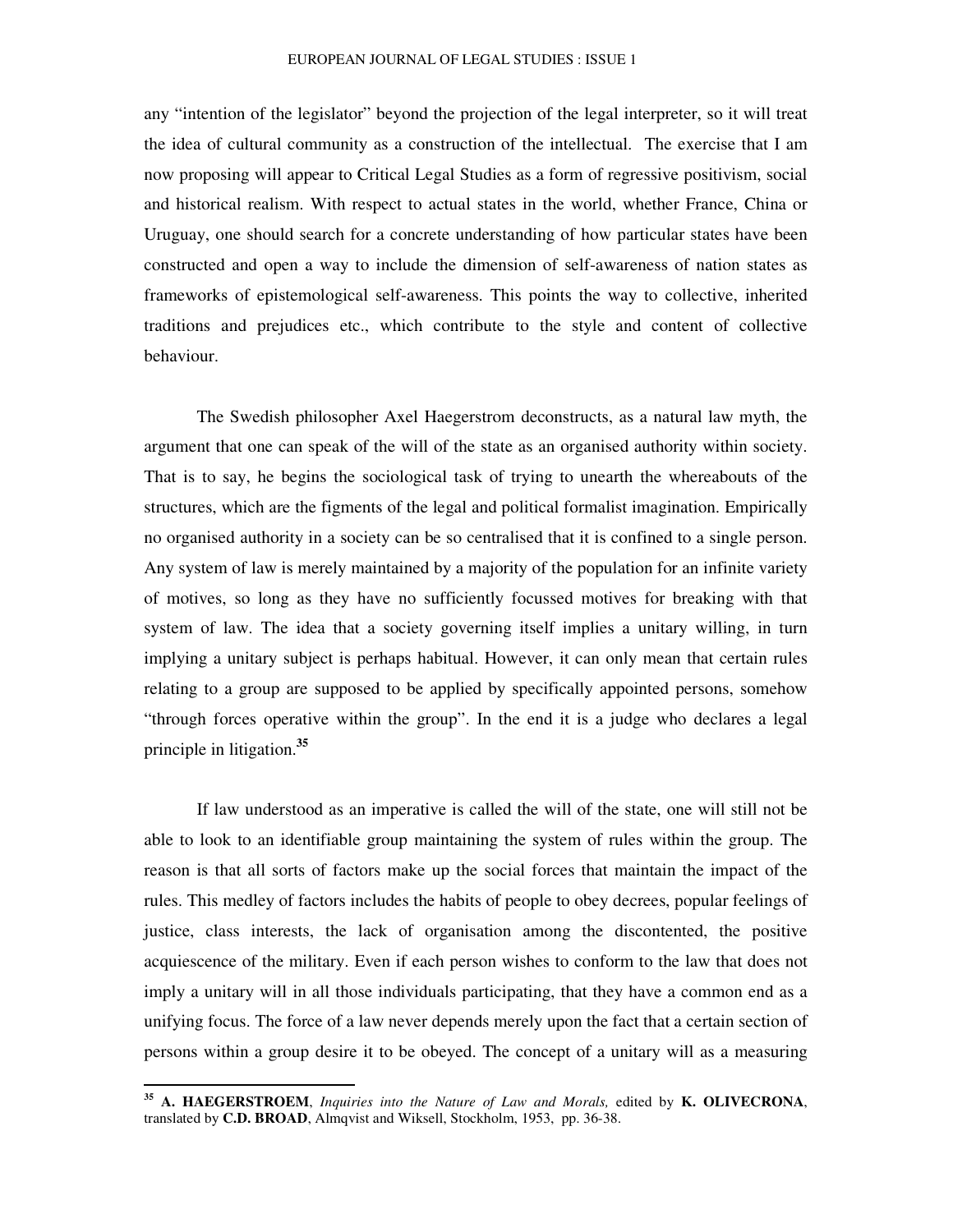rod for judging the claims of other original sources of law *e.g.* custom, equity, by resort to the supposed real will of the state authority, is in fact a continuing spectre of natural law. **36**

The idea that there must be a supreme rule of law, which is a principle of validity of all legal systems translates into the idea that every group is a corporate entity with a supreme holder of power whose ordinances must be followed. This proposition is supposed to be a necessity of thought but rules are applied in practice, as applications of law, in consequence of the already mentioned medley of general extra-legal factors. There is no factual continuity or coherence in legal rules other than what is stated by the judges. Authority is not in fact clearly attributed to individuals in a corporate hierarchy if one is to look to rules, and practices actually followed. Such as way of thinking is in fact all a part of the already mentioned naturalist myth of contractarianism, supposedly legitimising politically and validating legally every decision taken in a way that can be traced back, purely hypothetically, to individual consent. So the belief of positivist international lawyers that there is an identifiable state "complete with will" is a natural law (contractarian) fantasy. There is now absent the classical natural law association with a supposed objective justice, but the obsession with legal validity has simply replaced that idea of justice with a concept of legitimacy based on a fictional individual consent. Haegerstrom's basic point is that this approach to law fails to regard legal systems as actual social-psychological phenomena. Indeed he appears to go so far as to argue that any theory of the sources of law will presuppose naturalist fantasies of unitary harmony, when in fact the very idea of the existence of laws supposes a continued application of them, which is as difficult to unravel sociologically, in terms of actual driving forces, as the idea that one can unravel the intentions behind any original declaration of the laws. **37**

As a heuristic device Haegerstrom's so-called sociological realism is immensely helpful in deconstructing the intellectual apparatus with which the formal and particularly French tradition of international law works. Traditionally a legal question is usually a variant of the theme: whether the sovereignty of the state is limited by some international rule, willed explicitly or implicitly by itself alone or in conjunction with others or by the international community as a whole, which has, equally, expressed its will if only implicitly. The

**<sup>36</sup>** *Ibid.*, pp. 39-42.

**<sup>37</sup>** *Ibid.*, pp. 43-45 and 48-51. Of course Haegerstroem applies his views only to the contractarian theory of the state. I endeavour to elaborate their international law consequences.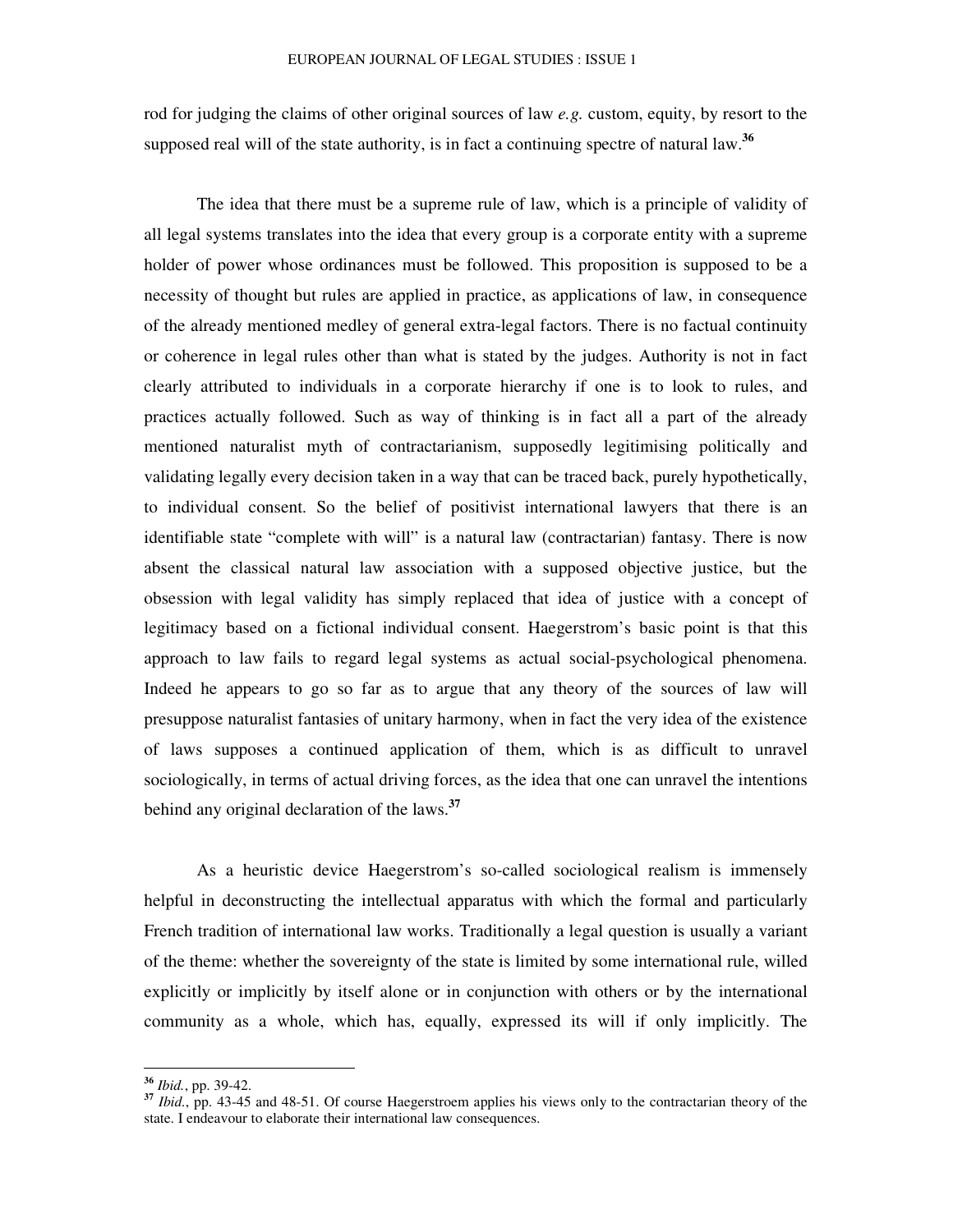international or national judge is set in search of valid rules. Thereby national sovereign space is either limited or extended as a result of the judgement reached as to the whereabouts of the international legal rule. To accomplish all of this, international lawyers at present think with the formalist triangle of sovereignty, international law and community, without any regard for the concrete factors, which are peculiar to the evolution of nations and their relations with one another. Formal logic does not express the reality of actual social movement and so the society of nations, the so-called international community, has a form as unitary as the socalled sovereign state (the organised nation), hiding as much profound difference as exists within states. The UN Charter, in this "objectivist logic", rediscovers its conclusions at its point of departure. For instance, the international conditions the national, modifying it or abrogating it *ipso facto.* Indeed the two cannot logically conflict, because the trio state, international society and legal order are uni-dimensional elements of a formal equation. For instance municipal law cannot overrule or be invoked against international law. Equally, the principle *rebus sic stantibus* cannot, in promissory commitments, override the principle *pacta sunt servanda* etc., effectively the same as the principles either of the priority of the international community or of the inevitable harmony of the international and national communities. **38**

Critical Legal Studies is correct that the illusory search for any of these national or international "legal wills" is merely a projection of the interpreting judge, who never undertakes what Haegerstrom, or any sociologist, might remotely recognize as a realistic, empirical search for the actual intentions of real people. However, the difficulty with the critical school, is that it leaves matters there. It recognises, in very vague and general terms, the contingency of the social reality, or at least what it might call, "that which lies beyond the purely projected legal forms", but it does not attempt to reach out beyond these forms. And indeed, it cannot, for it accepts Haegerstroem's radical critique of the subjective premises of the contemporary dreamy legal formalism. So, Haegerstrom rejects the Kantian idea that human reason can introduce an "ought" into human behaviour, because subjective attitudes in terms of feelings are reduced to, or explained in terms of, the outcomes of social upbringing and tradition. A clash of subjective attitudes has no moral significance and cannot be resolved. The idea of normative judgement tries to retain the element that something is true

**<sup>38</sup>** This style of critique of particularly French international law formalism is set out by **C. APOSTOLIDIS**, *Histoire du droit international: Doctrines juridiques et droit international; Critique de la connaissance,* Paris 1991.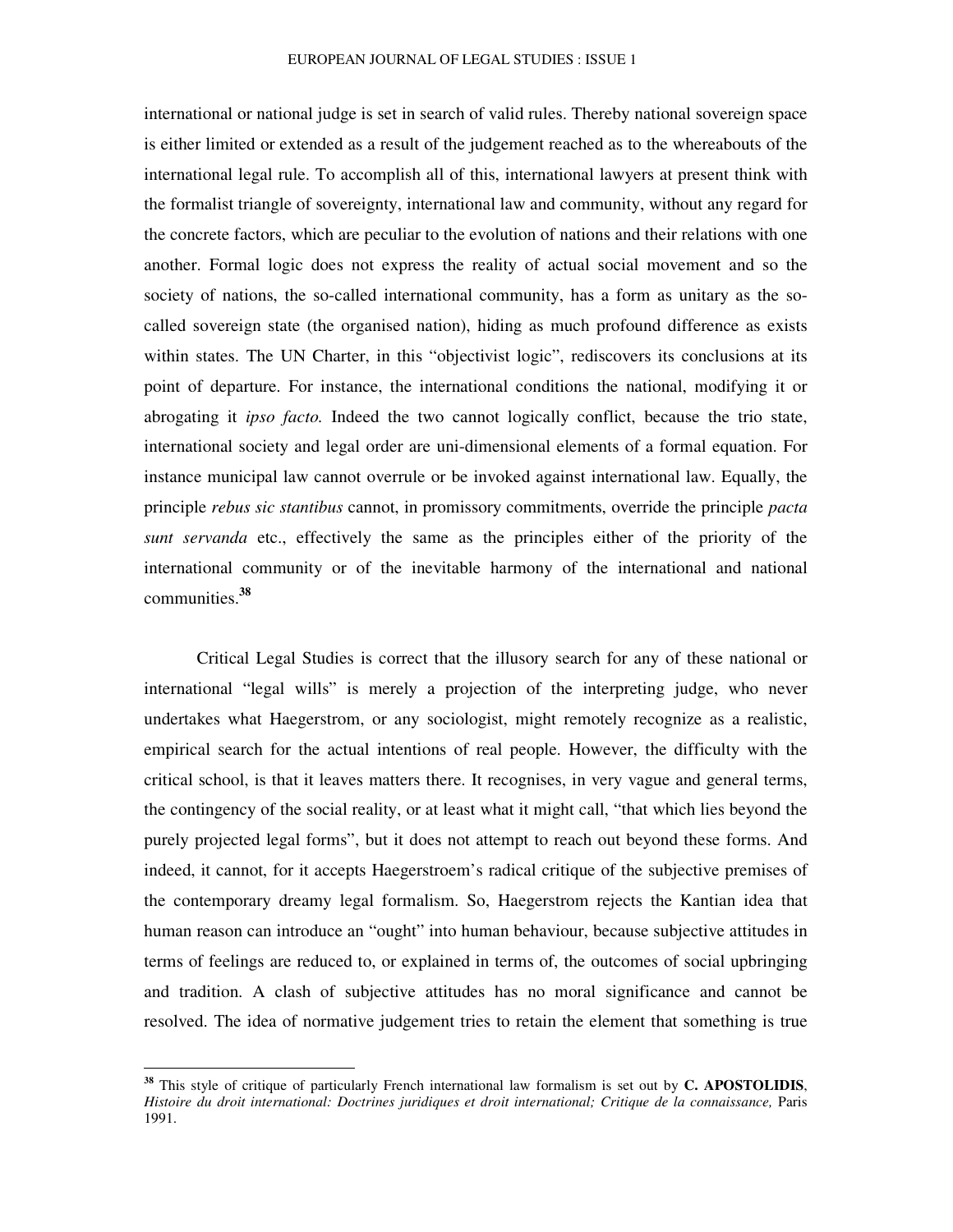because it springs from our will as intelligence and so from our proper self. However, this merely refers to feelings with which, in Humean terms, the person assumes a certain attitude to what is given. If the person lacks the appropriate attitude of feeling and volition, the feeling of attachment to obligation vanishes. Any search for external authority is illusory, which means that any search for "objective standards for normative judgement" will be authoritarian and produce fanaticism. **<sup>39</sup>** Hence the critical legal scholar will treat any essential search for "objective normative foundations" as fanatical, hegemonial or whatever. Instead he will preach to the judicial interpreter, the virtues of modesty and conversationalism, while still supposing, quite inexplicably, that somehow the international legal enterprise, and particularly its judiciary, should continue to function. **40**

## **IV. From sociological critique to cultural, phenomenological interpretation.**

However, the next step on the way to a more constructive inter-cultural dialectic, and with it, exercises in international legal translation, is to recognise, as does Raymond Aron, that psycho-social collectivities are a primary fact of international society. Individual life rests, dually on heredity *and reflection*, (my emphasis) which is not so much racial or territorial as cultural. *With a collection or assembly of beliefs and conduct*, nations find some internal or domestic harmony in relations of culture, in the narrower sense, politics, history and reason, which ground their language and also law as distinctive styles of existence. **41** These are a mixture of prejudice and reflection, whereby the nation becomes an epistemological framework of perception, expressing divergences of experiences in time and place, quite simply human limitations of horizon. The essential element of this perspective, over a purely observatory, behavioural, sociological approach, is that one recognises how cultural patterns of behaviour are shot through with human imaginings and intentions, however prejudiced and confused. As Aron says, as long as human groups have languages and beliefs, which are different, they will "mis-recognize" one another and conflicts will arise out of different hierarchies of values. Interests and strategic considerations are all to be given a special, distinctive interpretation by differing groups. **<sup>42</sup>** Aron lays stress upon the rivalry of

**<sup>39</sup>** See **J. BJARUP**, "Reality and Ought: Haegerstroem's Inaugural Lecture Re-examined", *Scandinavian Studies in Law,* 2000, pp. 57-68.

**<sup>40</sup>** This is the very vague conclusion of **M. KOSKENNIEMI**, *From Apology to Utopia,* Finnish Lawyers Publishers, Helsinki, 1988.

**<sup>41</sup> R. ARON**, *Paix et Guerre,* Flammarion, Paris, 1962, pp. 735-736.

**<sup>42</sup>** *Ibid.*, p. 741.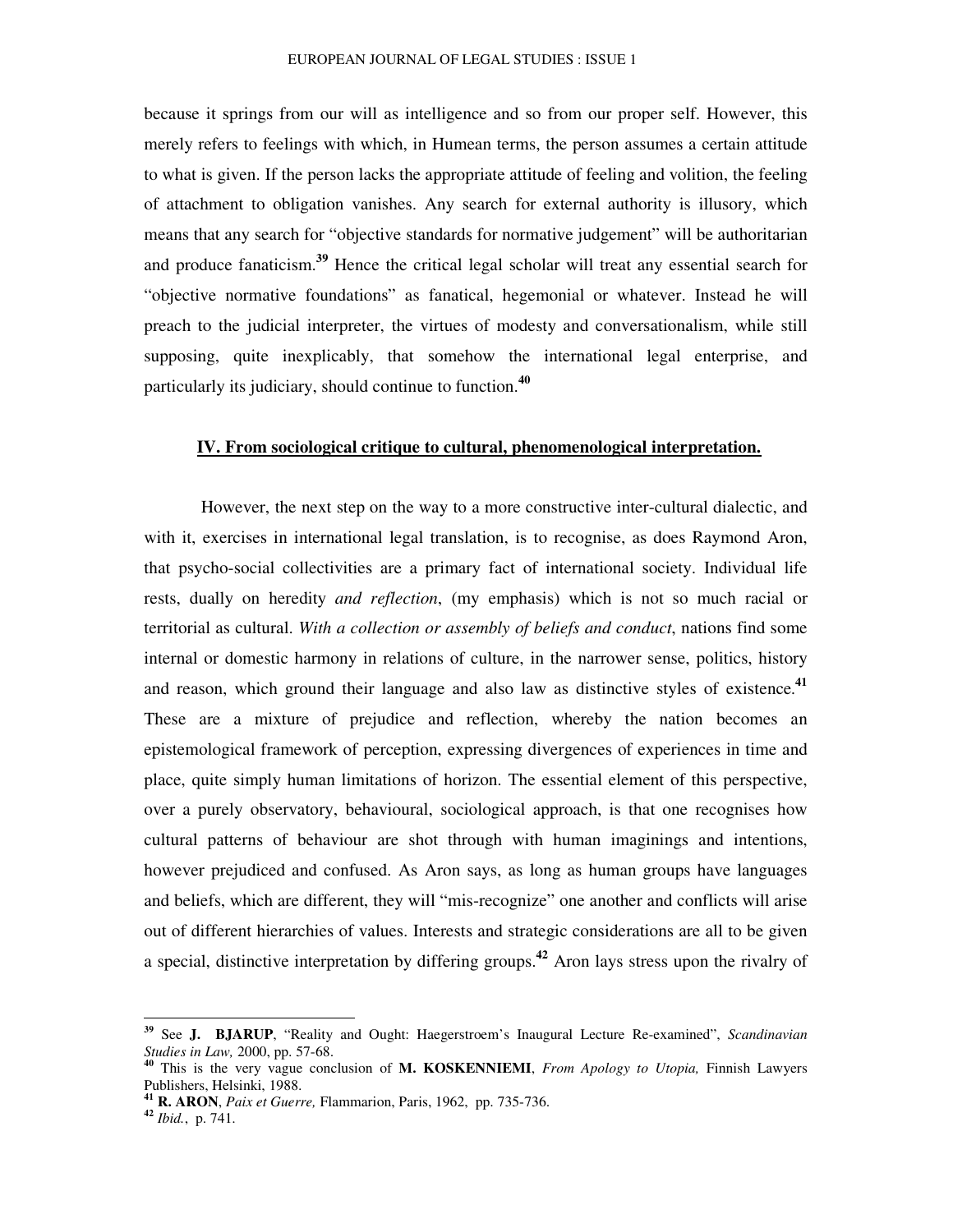cultures, the permanent tendency which pushes each to claim that it is superior, where the will to be a nation becomes a collective arrogance. **43**

Indeed collective psychological investigation can lead us to even more alarming insights. Negative forces can be at work in collective identities, which need never work themselves through constructively. Depression and paranoia work sharply in the definition of difference that will equally be accompanied by a struggle for superiority. **44** Since Hegel first formulated his phenomenology of the Master-Slave relationship it has been clear that at the root of modern phenomenologies of self-determination there is a vigorous if not violent struggle for self-expression. It is rooted in a logic of identity that is conflictual and anti-social in the sense that it represents a perhaps-obsessive struggle against the "outside threat" of objectification. While it may work towards the goal of inter-subjective recognition –which must suppose frontiers – the struggle is apparently inherently unstable. The Hegelian paradigm was popularized for international relations by Alexandre Kojeve's lectures on Hegel's *Phenomenology of the Spirit*. **<sup>45</sup>** The Hegelian influence on Sartre, and its implications for international relations theory, have been followed up by James Der Derian.<sup>46</sup> Its influence on feminist phenomenologies of struggle is developed by Jessica Benjamin. **47**

Yet it is precisely this dark social reality of explosive prejudice that an existential phenomenology of international law has the task to challenge and overcome, and not the dreamy worlds of formal validity that an equally formalist Critical Legal Studies denounces as vacuous. It is possible, phenomenologically, to become aware of one's embeddedness in a "sea" of prejudice, to grasp a meaning from a different standpoint, engage in acts of imaginative projection, premised, certainly, on existential uncertainty – the consciousness of an absence of foundations – but also upon the existence of constituted, intentional worlds. These worlds allow of interpenetration and we are not compelled to remain imprisoned in solipsist monologues. Nations are intentional worlds, but it is possible, for the international lawyer, to achieve transcendence, also of himself, through a dialectical process of moving from one intentional world to the other.

**<sup>43</sup>** *Ibid.*, pp. 297-298.

**<sup>44</sup>** *Ibid.*; **C. OLIEVENSTEIN**, *L'Homme Parano*, Paris, Livre de Poche, 1993, pp. 103-108.

**<sup>45</sup> A. KOJEVE**, *Introduction a la lecture de* Hegel, Paris, Gallimard, Paris, 1947.

**<sup>46</sup> J.D. DERIAN** *On Diplomacy*, Oxford, Blackwell, 1987, pp. 152-160.

**<sup>47</sup> J. BENJAMIN**, *The Bonds of Love,* New York, Verago, 1990, pp. 51-84.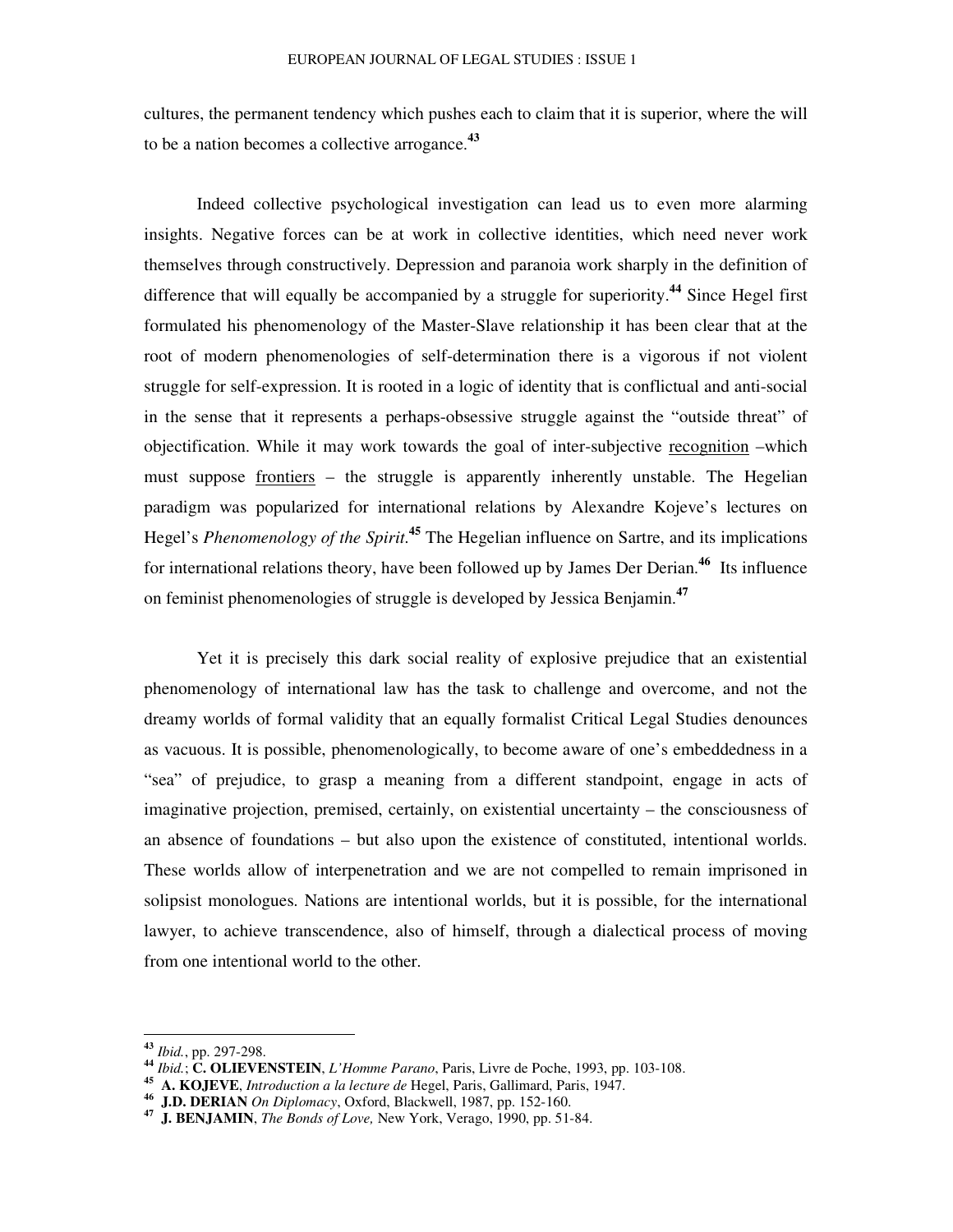The fragments of legal institutions can be understood, as intentional acts, if placed in this wider context of relations among nations, as the cultural complexes which Aron understands and describes. "Wars" against terrorism etc. and Islamic militants, struggles over proliferation of weapons of mass destruction, quarrels over the relationship of environmental to commercial concerns (GM foods), migratory movements and asylum appeals, issues of humanitarian assistance and limits to humanitarian interventions, disputes over minority and secessionist movements – all of these issues and many others, are, in practice, embedded in concrete relations among particular groups. The essential part of a non-essentialist argument is that the parties should appreciate that their perspectives cannot have, as far as their powers of self-reflection go, any measure of objectivity. They are completely situation determined and in this sense, lack any final foundation. The following are some examples:

For instance the arguments about Iran acquiring nuclear weapons are in a context of the Palestine Israel conflict and the covert assistance of Israel by the Western powers to acquire such weapons in the 1960s and 1970s. Iran accepts, voluntarily, a legal duty not to acquire the weapons. The difficulty is the notoriously ambiguous legal duty not to enrich uranium *for the purpose of developing nuclear weapons* – a subjective standard. Yet the nuclear powers have also a duty to work towards their own disarmament. More especially the Non- Proliferation Treaty is itself consensual and can be denounced. Arguments about proliferation have something to do with treaty obligations, but much more to do with attitudes that communities have towards one another, themselves rooted in fairly long histories of antagonistic association. The question of equality of treatment is glaring. Arguments that "weapons cannot be allowed to fall into the hands of certain types of states" are prevalent here, and yet involve cultural, political and moral evaluations inseparable from interpretation of treaty terms. Interpretation of any scattered and random treaty obligations (why should not Israel be a party to the NPT?) will be, it can safely be said, entirely a matter of judgement by particular historical cultural communities, of other such communities.

Secondly, the security issue, war against terrorism and humanitarian atrocities generally, has become polarised between most of Europe and the United States. Ulrich Beck has offered a picture, Orwellian in character, of what the recent American impact on international law has come to, while at the same time he regards the European response as a form of stone-walling, producing global stale-mate. In particular he takes up Orwell's ideas as to how words are given opposite meaning, *e.g. Fascism is Democracy*, and he applies this to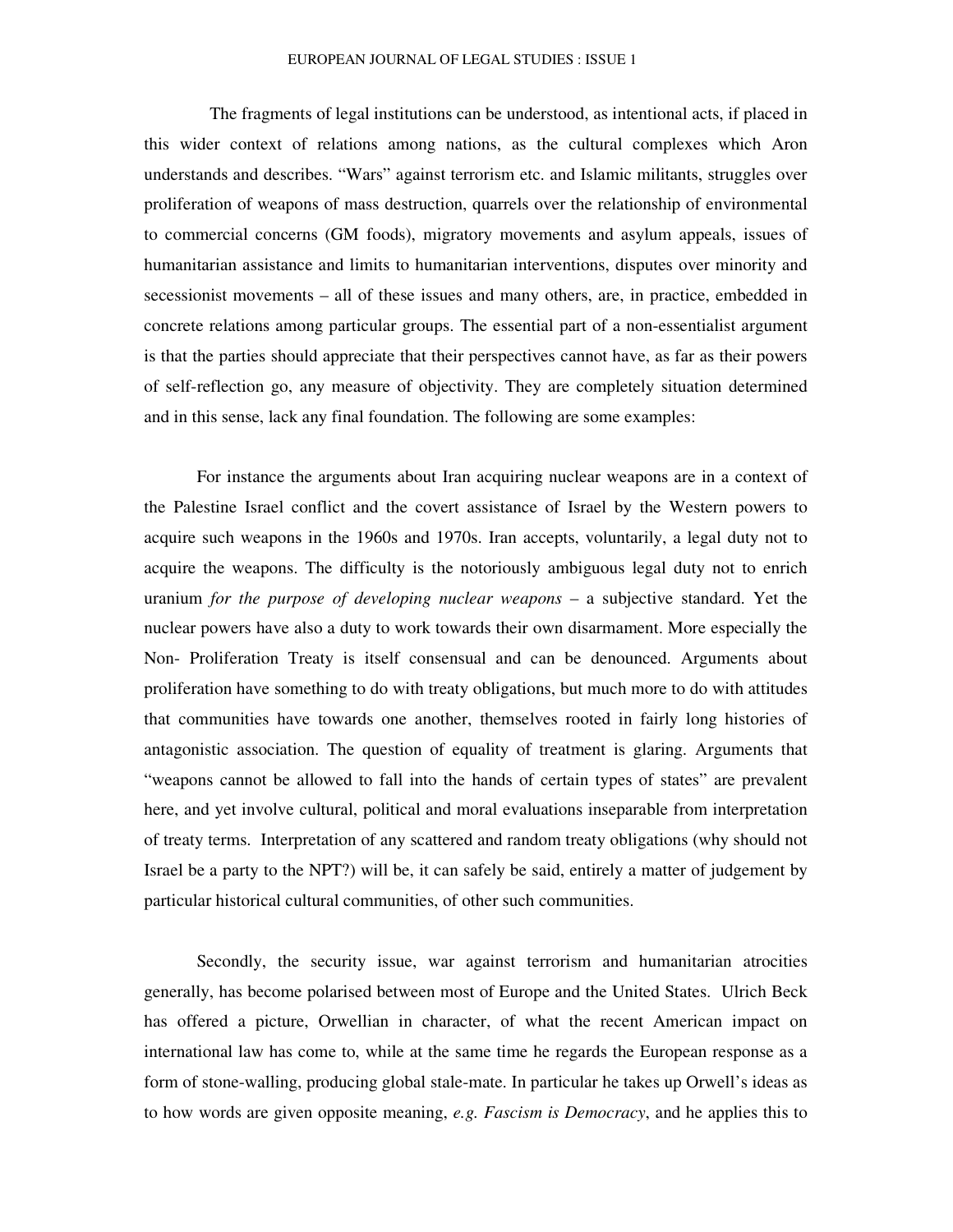particular "developments" in international law, such as the doctrine of humanitarian intervention. So Beck comes back precisely to the idea of the just war. He finds it paradoxical that the most successful institutionalisations of cosmopolitan culture – the so-called societies of the language of individual and democratic freedom – lead the call for a relegitimisation and legalisation of war, (Krieg ist Frieden, Über den postnationalen Krieg), in particular what he graphically calls Human Rights Wars and Wars against Terrorism. The boundaries that have preserved the world against total war since the  $17<sup>th</sup>$  century, dualities such as war/peace, civil/military society, military/police action disappear. Beck speaks of a culture of world turbulence, which is a mixture of poverty, religious intolerance, racial hatred and anti-Americanism. He does not prefer the European to the American model, for just as one seeks revolutionary solutions through unilateral action, the other seeks a negotiation without force from the standpoint of the status quo. For one thing, the threats now facing Europeans and Americans, also among other threats, include a diffuse ideological terrorism (so-called militant Islam) and international criminality, a privatisation of violence, which neither European nor American models of international order accommodate. **48**

Thirdly, Beck so impressively recognises with respect to the interface between environmental and commercial questions, that we are here on the border between reason and belief, if not madness The nature of objectivity is what is at stake, both whether it exists and whether we can reach it. Dangers, whether of terrorism or more European anxieties, such as global warming and genetic food manipulation (Frankenstein foods) are real because they are real in the eyes of the beholders. The reality and the perception of dangers are difficult to separate. Indeed Beck appears to claim there is no objectivity of a danger apart from the perception of it from a cultural (meaning relative, particular) perception and evaluation. The objectivity of a danger, he says, exists and has its origin essentially in the belief in its existence. Here Beck turns his own discourse into an Orwellian paradox. That one person's mortal danger is another's infantile hysteria means that the struggle or striving for objectivity throws us completely into the realm of belief, that is, quite simply faith, that from which the conscience of the Enlightenment is supposed to have escaped. Those who believe in the dangers of atomic terrorism live in a totally different world from those who believe in the dangers of fall-out from the use of atomic energy. What shakes the NATO and the EU to the

**<sup>48</sup> U. BECK**, *Der kosmopolitische Blick oder:Krieg ust Frieden,* Frankfurt am Mein, Suhrkamp, 2004, especially Chapter 5: "Krieg ist Frieden:Ueber den postnationalen Krieg, pp. 197-244.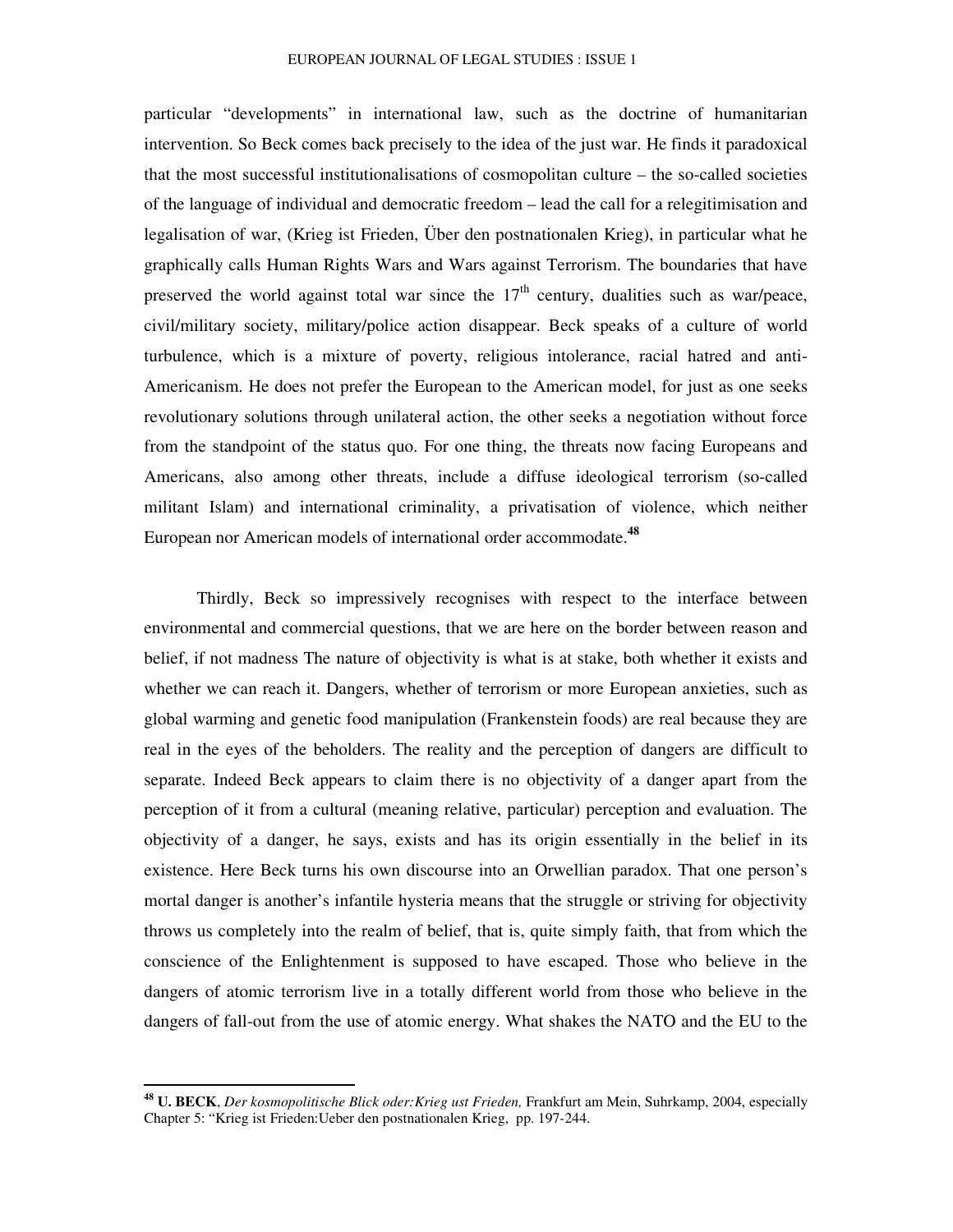foundations is existential threat to one person and pathological hysteria to the other. How to come out of this impasse? **49**

Shweder's work on cultures makes the connection between culture and phenomenology, the philosophical framework for a non-foundational dialectic. Phenomenology, as a philosophy of the "Obvious", is a matter of becoming aware of the Self, aware of one's embeddedness, of prejudice, in the sense of the framework within which one pre-judges matters. Shweder argues that it is possible to assume that one particular culture will grasp a meaning from a standpoint different from any other but at the same time representing a striving for objective meaning which can, and should and will have an impact on others. Shweder opposes what he calls Nietzsche's ontological atheism, his reductionist reification of thought as radical subjectivist imagining, without contact with an external, objective world. Instead Shweder believes that existential seizures of meaning represent "irrepressible acts of imaginative projection across the inherent gap between appearance and reality". **<sup>50</sup>** That is, one can come out of inherited prejudice.

Cultural psychology for Shweder is premised on human existential uncertainty (the search for meaning) and on an "intentional" conception of "constituted worlds". The principle of intentional (or constituted) worlds asserts that subjects and objects, practitioners and practices, interpenetrate each other's identities and cannot be analyzed into independent and dependent variables. A socio-cultural environment is an intentional world, in so far as a community of persons direct their purposes and emotions towards it. **51** It is not possible to achieve transcendence and self-transformation except through a dialectical process of moving from one intentional world into the next. **52** It is precisely this dialectic, which saves us from the stagnant bigotry of nationalism, which legal formalists and critical legal scholars equally distrust.

**<sup>49</sup>** *Ibid.*

**<sup>50</sup> R. SHWEDER**, *Thinking Through Cultures*, Cambridge, (Mass.), Harvard University Press, 1991 p. 68.

**<sup>51</sup>** *Ibid.*, p. 74. **52** *Ibid.*, p. 99.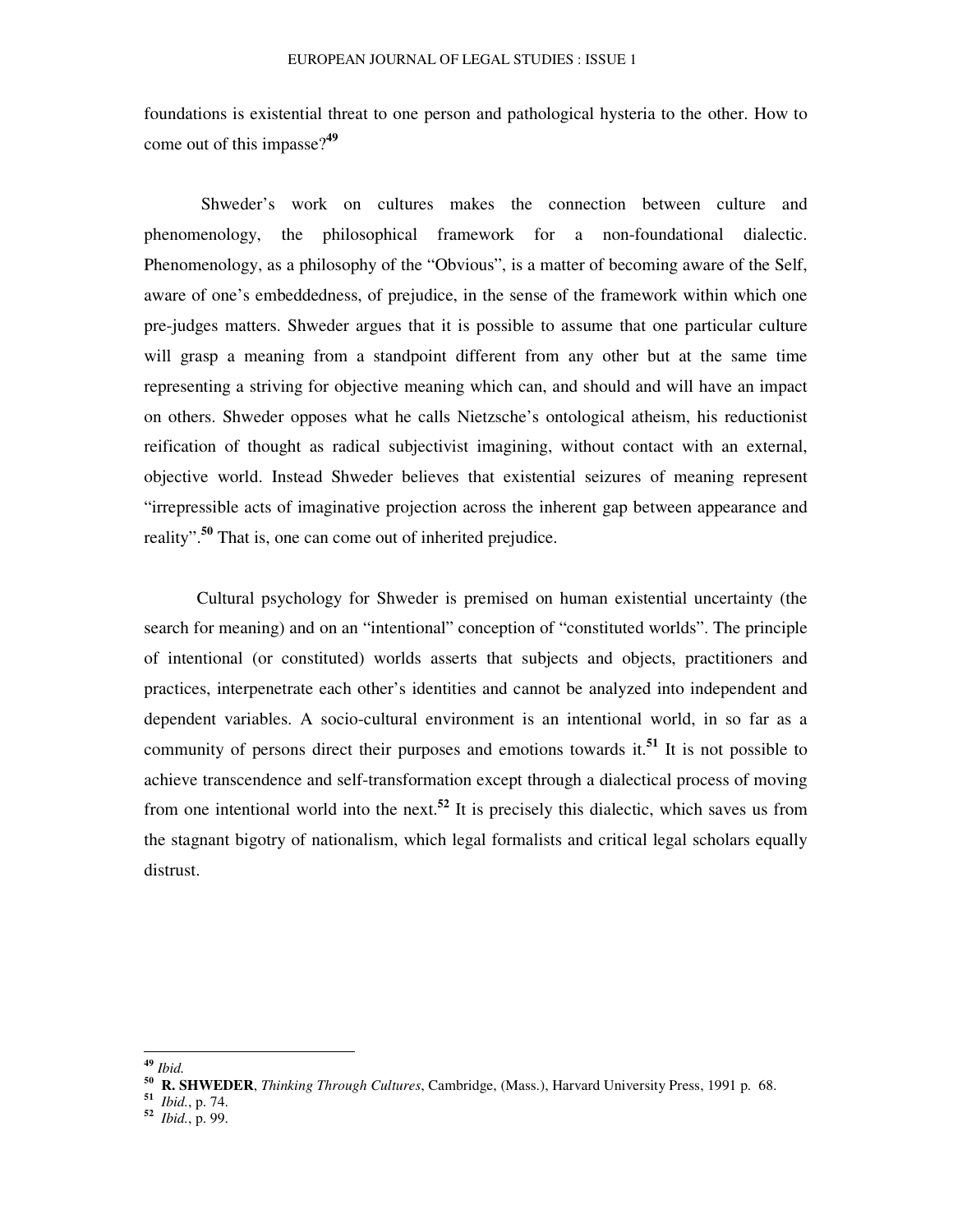# **V. Phenomenological pathways to inter-subjective normativity in international law**

From a phenomenological perspective, international society does not have to be seen as a normative vacuum, even in the absence of the acceptance of corporatist language of global states or inter-governmentalism. A sense of obligation can arise for both the individual and society from a consciousness of a sense of identity with oneself and a memory of relationships with others. The unity of the self *may possibly not have any absolute foundation* because, as far as self-reflection takes us, the unity of the self is of a gradually acquired and eventually consistent pattern of acted on intentions. Obligation arises from awareness of the need for unity through consistency and through comprehension of the similar needs in the other. This position may or may not be ultimately foundational. Anyway, phenomenology itself does accept the ultimately *solid* nature of the individual person. Equally, while it is fashionable to say that nations are social-historical constructions, it stretches the fashion to say that, for instance China is the construction of some dissatisfied, over westernised "Chinese" intellectuals, if this is taken to mean there is no continuity from present Chinese identity, back into the 19<sup>th</sup> century and beyond. Nonetheless, for the sake of the construction of dialectical argument, the working assumption here as to the pariah spectacle of objective national essences is that they will never be grasped, as increasing self-awareness increases doubt as to the compelling nature of one's own perspective.

So, Edmund Husserl does explain that the starting point has to be the supposition of an "I" from which conscious experience originates. The "I" is not an empty ideal point. It becomes originally the one who has decided and creates a history, which persists for it habitually as the same "I". The direction towards the personal is towards how persons define themselves in relationships, friendships, marriages and unions, above all how they form mental meanings in a useful way. It is the self-objectification of the monad as psyche that makes the self aware of the self as self among others. This happens not in cognition but in action, in *praxis.* Husserl abandons the impersonal subject of Descartes, Kant etc., orienting towards the inter-subjective network. This inter-monadic relation includes a structure resistant to our arbitrary actions. It is starting from the "own" self that the alien is understood, but this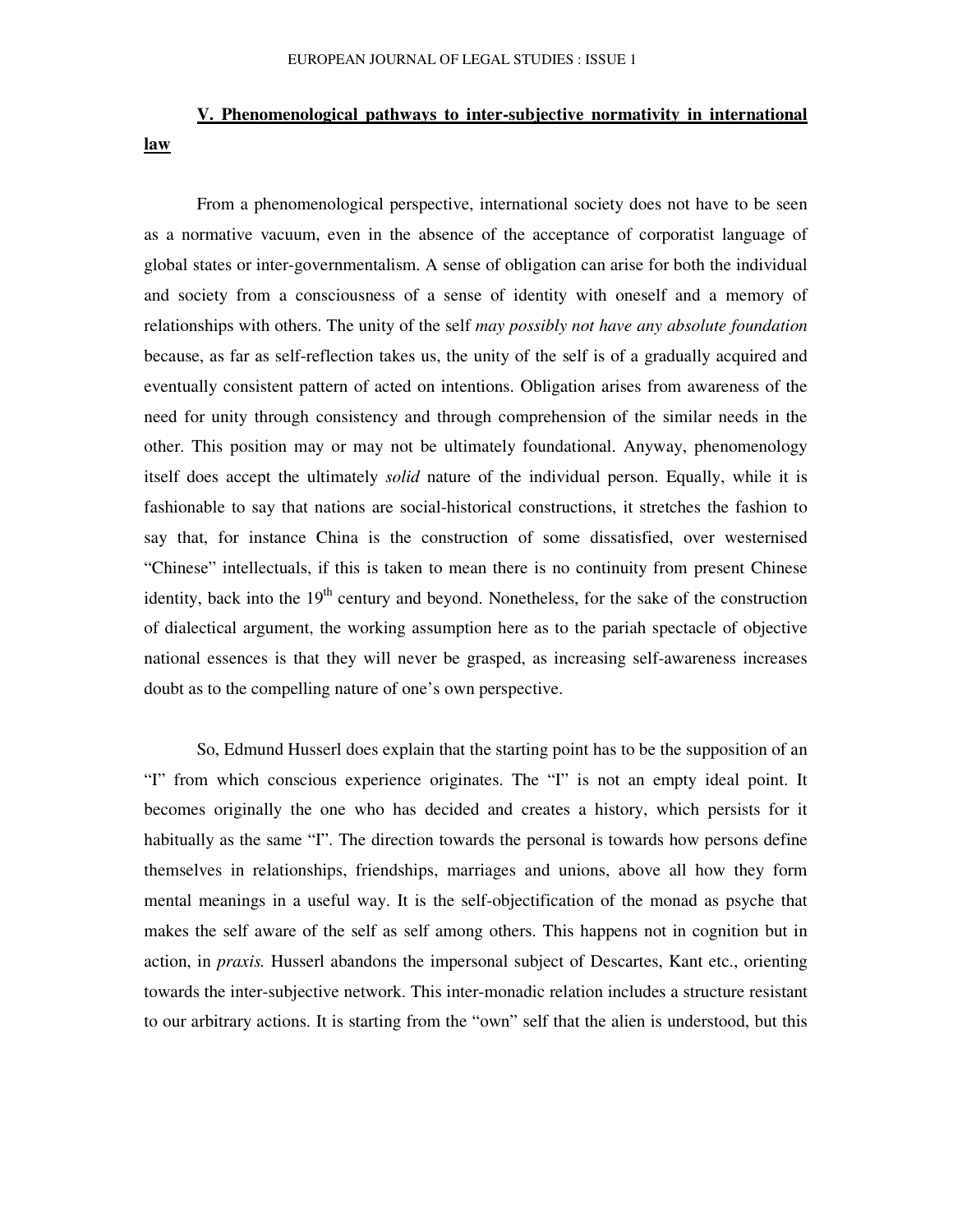contact is a matter of suffering and doing whereby the ego or man becomes a person in community. The outcome is an objective order in the sense of an inter-subjective order. **53**

Something more needs to be said about the constraints of inter-subjectivity compared to the apparently transcendental search for objective validity. Inter-subjectivity is the kernel point for Husserl, replacing Descartes' search for a final foundation point, such as divine veracity. **54** In other words the lawyers' search for a final, "nodal" point of validity is replaced by the search for the point where mutual comprehension of intentionalities can be reached. Intentionality refers to the intending of a sense and not to some sort of contact with an absolute external world. At the same time the life of the Cogito is not an anarchic outburst but is guided by permanences of signification. **55** In other words, contrary to the "anti-essentialists" who believe that all would-be substances are purely social constructions, it is maintained that the ego does constitute the substratum of its permanent properties. The crucial point is that the ego gives itself coherence by its manner of "retaining" and of "maintaining its positiontakings". This includes "my world around me", including my experience of "the other", a radical triumph of interiority over exteriority. **<sup>56</sup>** The ego has to imagine itself in order to break away from itself as brute fact. Yet this imaginative self-distancing is anything but a selfconstruction. It bridges the disparity between positing of the self and the positing of "the other" in a subjectivity in general. There is a capacity to bring the presence of "the other" back to the presence of the self, because of the power of consciousness to go beyond the latter into its implicit horizons. **57**

*The crucial next step is to realise that the histories of nations, in Aron's sense, places them in the grip of inter-subjective constraints similar to those that affect individuals, and these nations the myth of the Tower of Babel would have us believe, have always existed in one form or another*. **58** *It is the inter-subjective constraint that exists at this level, which is crucial for international law*. These debates themselves only make sense in the context of a material definition of the personality of the state as an historical cultural community, the descriptive analysis of which has also to be evaluative. The most helpful categorisations here

**<sup>53</sup> P. RICOEUR**, *Husserl: An Analysis of His Phenomenology,* translated by **E.G. BALLARD**, Evanston, Northwestern University, 1967, pp. 137-141 and 168.

**<sup>54</sup>** *Ibid.*, p. 84.

**<sup>55</sup>** *Ibid.*, p. 94.

**<sup>56</sup>** *Ibid.*, pp. 106-107.

**<sup>57</sup>** *Ibid.*, pp. 108-113.

**<sup>58</sup>** Also the view of **A.D. SMITH**, *The Ethnic Origin of Nations,* Oxford, Blackwell, 1986.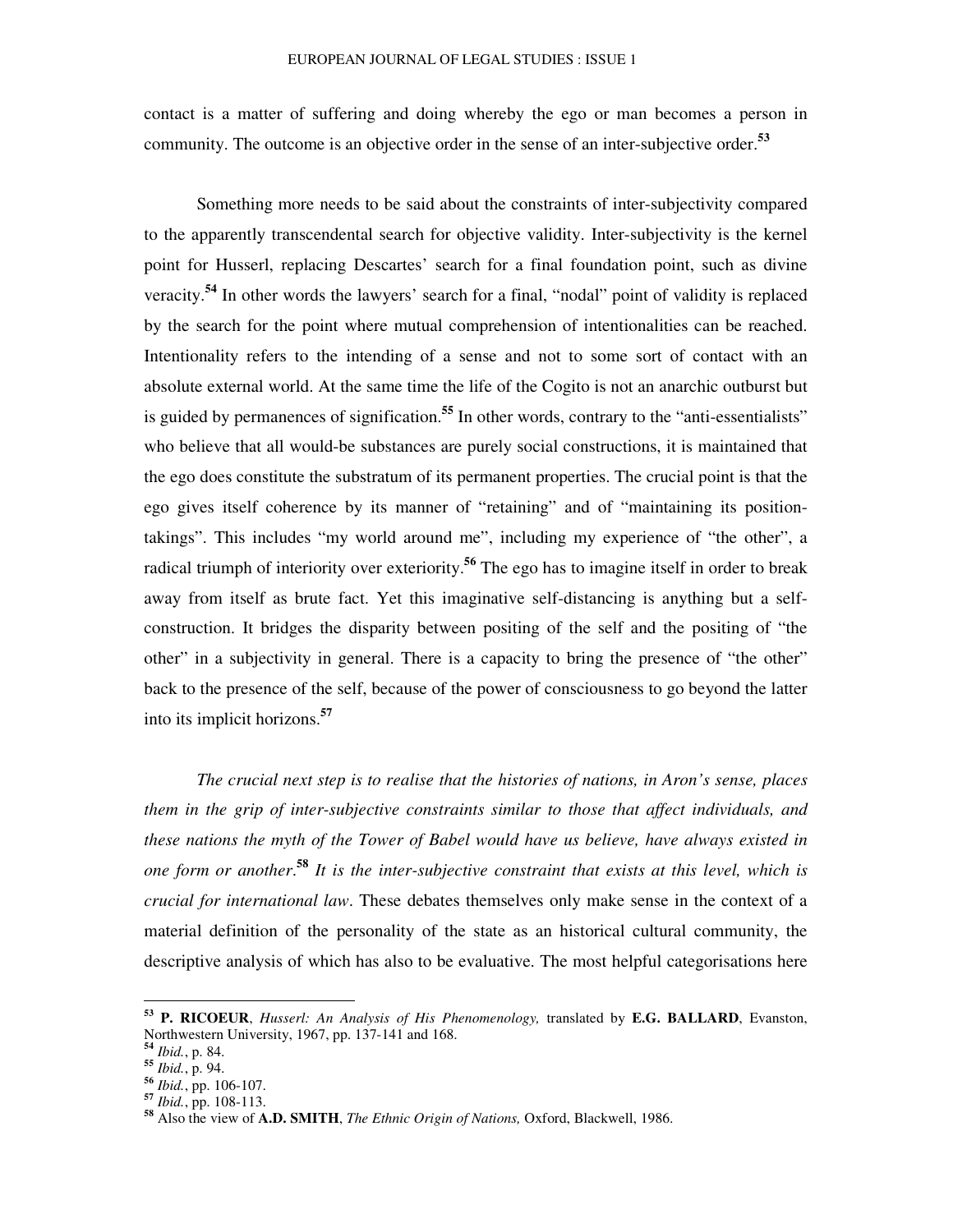are from Barry Buzan, in terms of mature and immature political societies, also embedded in institutionalised structures. The definition and application of international legal rules can be understood, across the board in terms of a phenomenology, to a greater or lesser extent, of maturity and immaturity, *i.e.* in the anthropomorphic sense of being self-assured, balanced, internally stable, in contrast to being fragmented, disturbed, or otherwise prone to attack others. **<sup>59</sup>** At the same time his definition of (im-)maturity extends to relations among states, for instance India and Pakistan, or the United States and the Soviet Union during the Cold War. Clusters of relationships cover a mixture of (im-)mature relations. How far two states define themselves against one another depends on the circumstances. The state practice needs to be illustrated more fully with respect to clusters of recognisable international legal rules.

One may take an example of how international law needs to be seen in the context of its embeddedness in inter-communal relations by looking at the law on the use of force and particularly the idea of self-defence against the threat of danger from another country. Buzan identifies precisely the problem of defining ideas of "threat" and "security" in a manner, which is decisive for international law. The formalist international law concept of threat of force or use of force is purely directed against the physical territory and "physical" institutions of the state, in particular its government officials. This is to ignore the vital element of the character of the state, itself dependent upon distinctions between the idea of the state, the institutions of the state and its physical base. **<sup>60</sup>** Whether a state such as the US feels "threatened", *e.g.* by the Soviet Union, in the time of the Cold War (1982) will depend crucially upon the part played by anti-communism in the construction of the idea of the United States. This type of inherent instability continues to be built into many of the world's "trouble spots", particular Israel/Palestine and India/Pakistan. It is difficult to see how "threats" to security can be eliminated in these areas without a fundamental change in the idea, and, at the same time, the institutions and physical base of these states. The viability of legal rules based on reciprocity, such as mutual recognition, of equality and non-intervention is put into question in these cases.

Equally decisive are internal weaknesses in the idea of the state as such. When the population have no common interests, purposes and ideas, the society or population of the state will be liable to internal divisions which will automatically lead other states to treat the

**<sup>59</sup> B. BUZAN**, *People, States and Fear,* Brighton, Wheatsheaf Books Ltd, 1982.

**<sup>60</sup>** *Ibid.*, especially Chapters 2 and 4.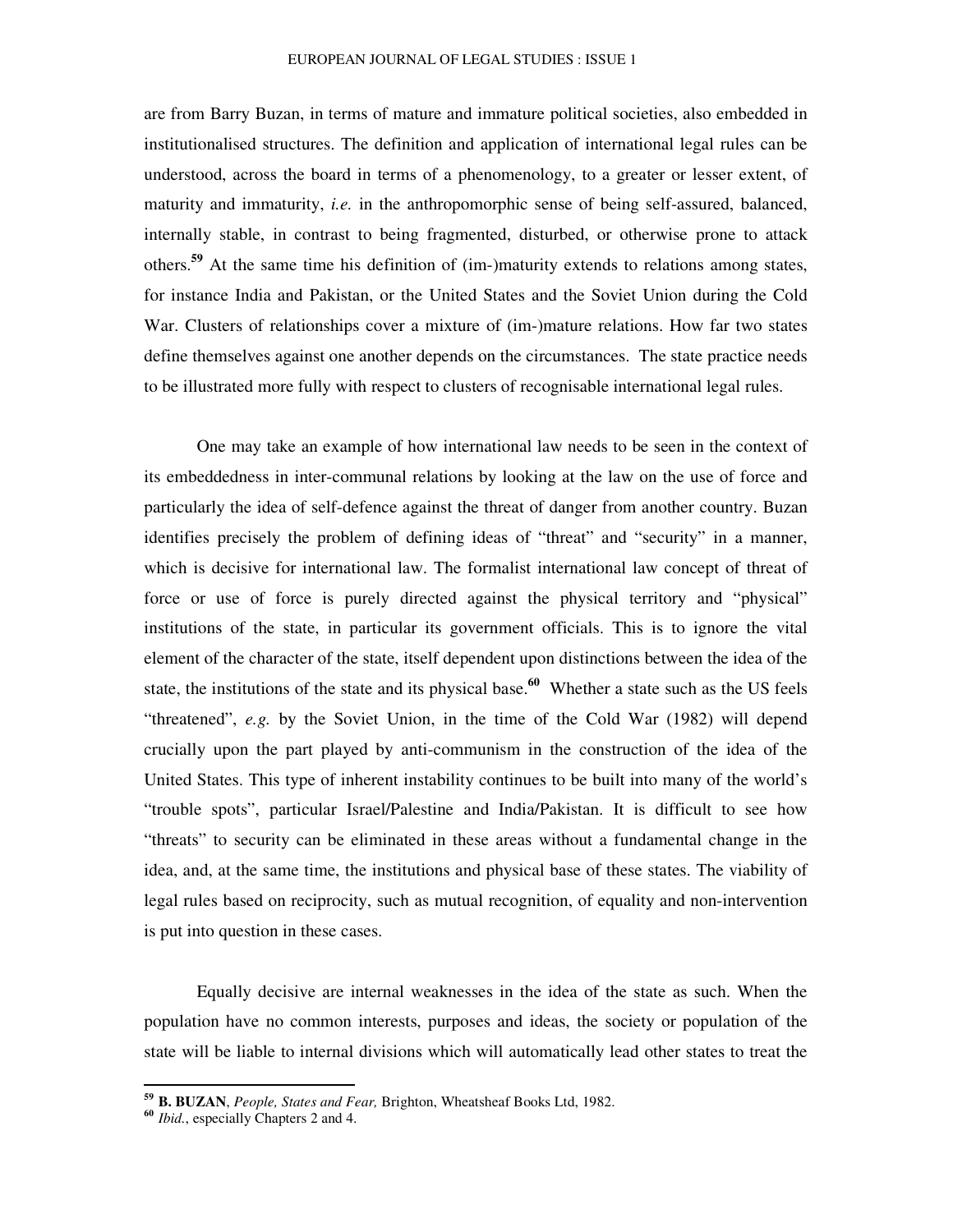physical base of that state as a legal vacuum, making it prey to various levels of intervention. A mature anarchy in the relations of states supposes that the states are themselves mature as distinct from immature. By mature Buzan means "well ordered and stable within themselves". **<sup>61</sup>** Only mature states can support strong common norms for the system as a whole. The idea of international law expresses this mature anarchy, mutual recognition of sovereign equality, the right of national self-determination, the sanctity of territorial boundaries, the resolution to settle disputes without recourse to force and, most importantly, refraining from interfering in the domestic affairs of other equal states. Any state, which does not reach the necessary level of maturity automatically, falls out of this net of reciprocity and the vacuum of physical space that it represents is not filled by international law. So the international lawyer has to make his way through a web of ideas, expressing political culture, more or less unevenly within and between states, and it is these alone that can possibly support a law based upon reciprocity. If the unity is not there, the law cannot create it, because normativity -as inter-subjective constraint- can only develop and function if there is a minimum of stability and coherence in the intentions of the partners. In this sense the legal order remains non-foundational.

It would be useful, by way of a concrete example, to show how the deformation of relations among several states can work to disadvantage and indeed harm in relations with third states. It is no part of the phenomenological approach outlined here, that somehow a cast iron method has been devised to uphold the existing fabric of international law. Quite the contrary – if the personality of the individual or the state fragments, then any hope of legal order will fragment with it. It is only by understanding, or becoming aware of the facts of, and dynamics of this fragmentation that any hope of recovering maturity exists. *This does not have to happen. Somehow it rests upon the free choice of persons and communities, who can as easily be the cause of the destruction of others as of themselves.* The task of the academic, independent, international lawyer or whomever, remains, at most, as a mediator, to translate the confusion of fragmented relations into a lucidity that might pave the way to an *international calm.* Whether he can rise to the occasion is anyone's guess. The nonfoundational world is not one full of predictable methods and foolproof techniques.

The example chosen is the UK participation in the US aggression against Iraq in 2003. There may be many valid explanations of the motives of the Blair Government,

**<sup>61</sup>** *Ibid.*, pp. 96-98.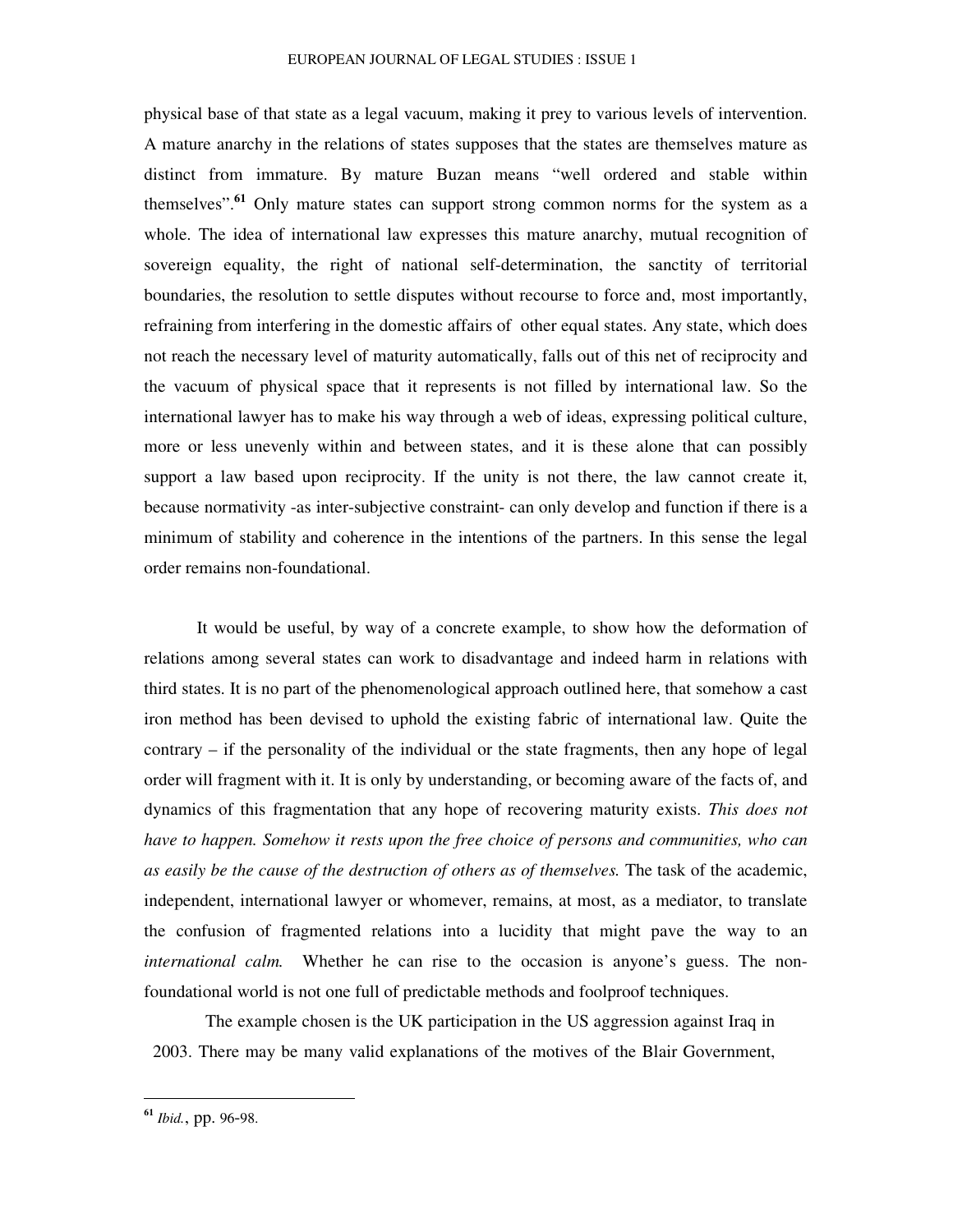but the one suggested here, is to see its decision for war as enmeshed in the dependency of the so-called special relationship between the two countries. This may be seen, briefly, without cataloguing the whole episode once again, in placing in context an important meeting in the summer of 2002, alongside the faraway participation of the UK in the Korean War in 1950. The UK intention to go to war is clearly demonstrated to have dated at least from the time of a meeting in 10 Downing Street London on 23 July 2002. **62** *The key features of this meeting are that the US has decided to take military action and the UK is going to support that.* The problem, so to speak, given that Britain is a democracy, is to how to manage public opinion within Britain, not *whether the UK should follow the US. The latter choice is impossible to make, given the present level of consciousness of British elites.*

In the words of the Foreign Secretary, Jack Straw, while Bush had made up his mind to take military action, "[...] the case was thin. Saddam was not threatening his neighbours, and his WMD capability was less than that of Libya, North Korea or Iran. *We should work up a plan for an ultimatum to Saddam to allow back the UN weapons inspectors. This would help with the legal justification for the use of force…."(my italics).* **<sup>63</sup>** Clearly the Foreign Secretary was concerned with problems of public presentation, with what he himself thought to be a weak case, this approach was also endorsed by the Prime Minister; he said "*it would make a big difference politically and legally if Saddam refused to allow in the UN inspectors…* There were different strategies for dealing with Libya and Iran. *If the political context were right, people would support regime change. The two key issues were whether the military plan worked and whether we had the political strategy to give the military plan the space to work*" *(my italics)*.

The Attorney General, Lord Goldsmith, said that the desire for regime change was not a legal base for military action, nor was either self-defence or humanitarian intervention grounds that could be used in the circumstances at present, and use of a prior UNSCR 1205 would be difficult.

**<sup>62</sup>** Reported and reproduced in the *Sunday Times,* 1 May 2005, available on www.timesonline.co.uk - the Secret Downing Street Memo. **63** *Ibid.*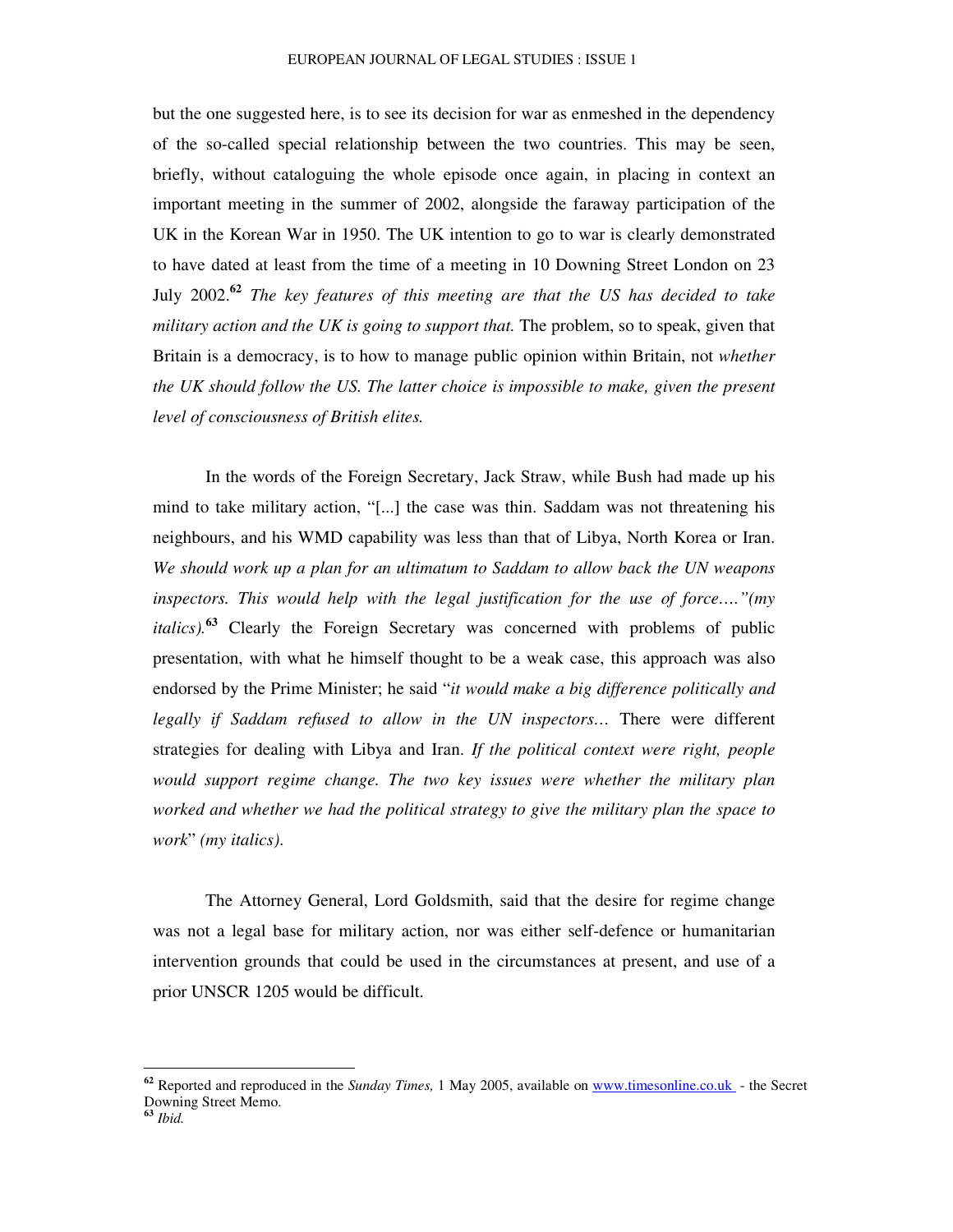The issues to do with oscillations in the legal advice of the Attorney General, Lord Goldsmith to his government on the question of war, are well known. I wish here only to highlight one part, the influence of the US international lawyers upon him. What I consider significant is the view that what moved Goldsmith from the position that UNSCR 1441 used unclear language allowing arguments on both sides, to the standpoint that a reasonable case could be made for it reviving UNSCR 678, was a visit to the US. This aspect of the history is extensively reported in *The Observer* May 1, 2005. Goldsmith was sent to Washington by the Foreign Secretary, Jack Straw, to "pit some steel in his spine", as one official said. On February 11, 2003 he met William Taft IV, Powell's chief legal adviser, and after a "gruelling 90 minute meeting in Taft's conference room 6419, he met many other key lawyers, including John Bellinger, legal adviser to Condoleezza Rice, National Security Adviser. Bellinger is reported to have said: "We had trouble with your Attorney, we got there eventually". Taft commented to *The Observer*, that all the American legal advisers told Goldsmith their views in the same way and he did not at the time indicate what his own conclusion would be. *The Observer* reports of Taft: "Laughing he added: 'I will say that, when we heard his statement in Parliament, which was the next thing we heard about, what he said sounded very familiar'".

The real challenge for anyone wishing to reflect upon these apparent streams of consciousness, whether of the politicians or the lawyer, Goldsmith, is to fathom the intensity of the Anglo-American relationship. All is predetermined by the felt necessity to follow whatever the Americans are going to do. This is a permanent feature of British foreign policy at least since the Korean War. It is not a party difference in Britain, except for the minority Liberal Democrats. The Conservatives are still saying that, even without evidence of Weapons of Mass Destruction and even with the legal mess, they support the decision to go to war against Iraq. It is impossible in the space here to exhaustively describe the phenomenon of "the need to be with the Americans", but one can illustrate it from the decisions of the British Cabinet in January 1951 to embrace the American demand for whole-scale rearmament, despite the internal advice that it would be disastrous for the rejuvenation of the British post-war economy. While Anaurin Bevan, the Minister of Health could not believe the American argument that the Soviet Union posed an urgent threat of a full-scale attack on the West (and resigned from the Cabinet), Hugh Gaitskell, as Chancellor, "[…] in relation to the Cold War acted within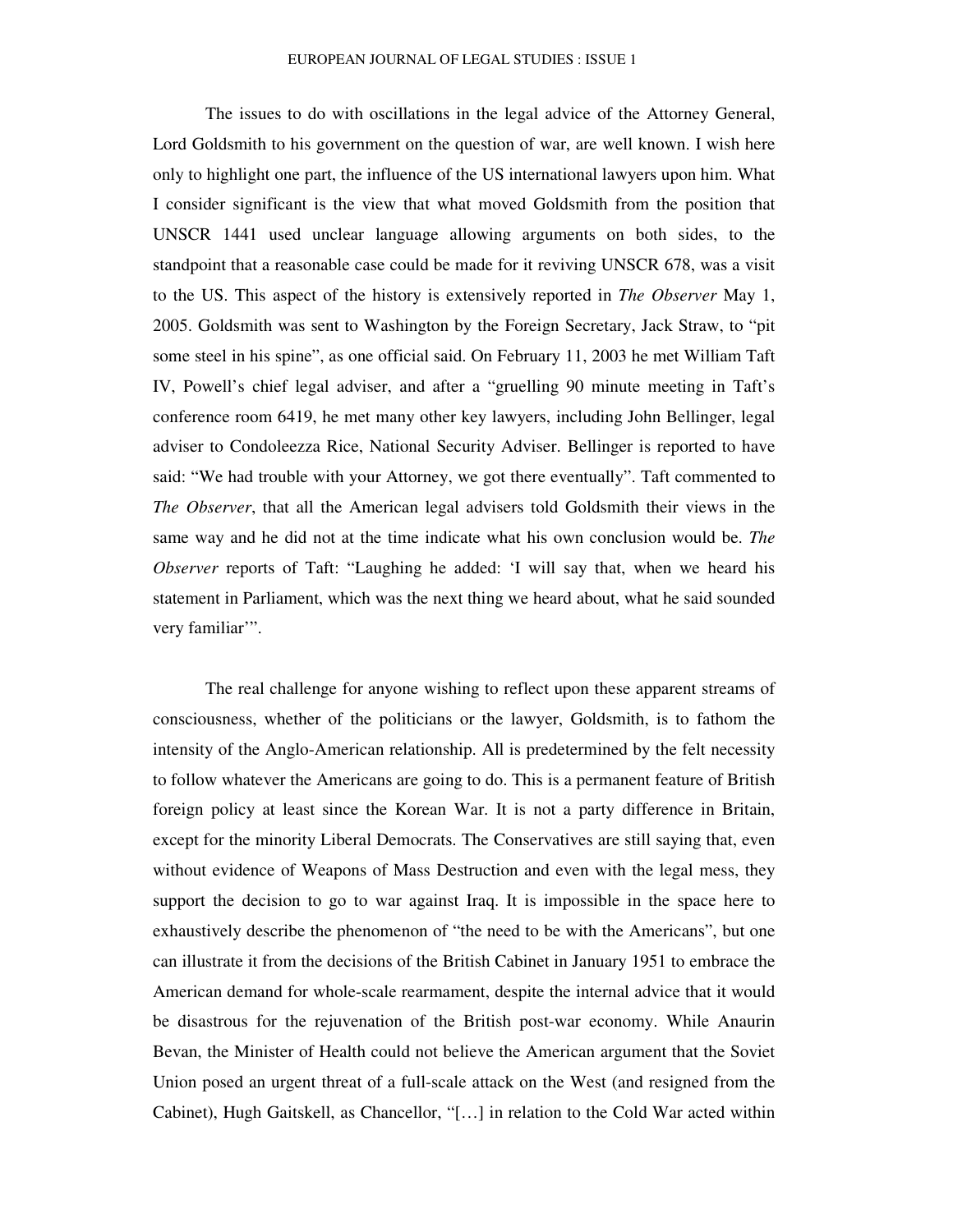the Cabinet as the influential voice of subservience to America, as a British quisling [...]. Since Gaitskell thus wholeheartedly embraced America's anti-Communist crusade and the Western rearmament driven by it, he was resolved that expenditure on defence must be preserved at the cost of the health service […]". In their resignation speeches Bevan and the future Prime Minister Harold Wilson explained the rearmament programme "was more than the economy could bear without crippling damage". **64**

This is one of innumerable further examples, which Barnett gives, from the British National Archive, of a policy of subordinating British state interests to those of the United States, which Barnett thinks can only be explained, if at all, in terms of some extraordinary, and in his view, mistaken trust that Britain feels towards the United States. Whether the relationship is always so consistently intense, in the case of the Iraq war the sheer ferocity of this relationship effectively undermined any prospect that Britain could observe the rules of the UN Charter. This perception cannot be reached by international lawyers adopting a quasi administrative law search for breaches of legal competence through exploring such corporatist formalities as British House of Commons and Cabinet votes, but go instead to the heart of what Haegerstroem calls "the forces operative within the group", the sofa politics of Prime Minister Blair's inner circle and the closed circles of military and civil servants who see themselves as dependent on this sofa politics. **65** This is where one has to go to understand why what happened did happen and it is also the target to be deconstructed if it is not to happen again.

**<sup>64</sup> C. BARNETT**, *The Verdict of Peace,* London, Macmillan, 2001, pp. 51-52, from the Chapter, "The Principal Partner of America in World Affairs".

**<sup>65</sup>** The reference to sofa politics is taken from the so-called **Lord Butler***, Inquiry into war: Review of Intelligence of Weapons of Mass Destruction*, **HC898**, July 2004.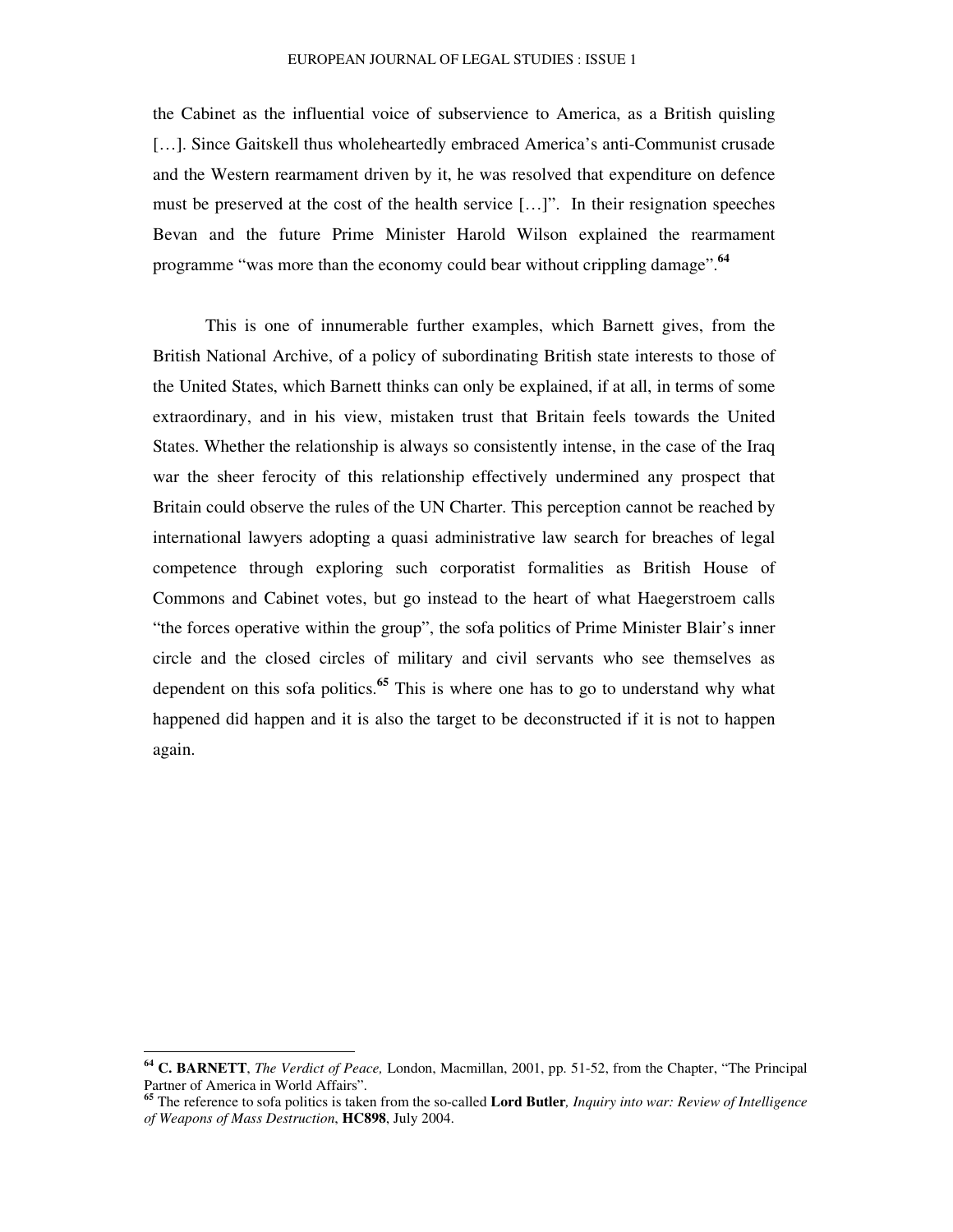## **VI. Conclusion**

What is demonstrated by this final example is that any in-depth exploration of serious conflict about the place of international law in inter-state relations has to show that however lucid individual politicians and lawyers may think they are, structural anthropology is correct that their very language and thought patterns will be embedded so deeply in their ethnic-cultural context that arguments about truth/falsity, honesty/deception will be impossible to unravel. One is, as an accidentally external, cultural legal critical voice, up against such a density and stubbornness of opinions and convictions that it appears impossible to move forward with rational argument. Debate can only take on a personal language of individual accountability and responsibility, in which doctrine *i.e.*, the struggle of individual, relatively independent academic international lawyers, has a part to play. They try to call both political leaders and government lawyers to account by appeal to international standards.

The difficulty for the very idea of international legal order remains its seriously inchoate institutional character and that international law ideas held nationally are embedded or even encrusted in prejudices and emotions tied up with the national history and identity of the country and its favoured international associations, *i.e.*, special relationships. Behind the inchoate international nature of international legal order lies the perpetual threat of unilateralist, in the sense of solipsistic activity by states. It is also the counterpart of a relative lack of international institutional authority. The only response to this deficiency, however weak, remains international legal doctrine. Doctrine is itself weaker than ever in its foundations. It rests on nothing more than the non-foundational, inter-subjective dialectic which can challenge the prejudices of individuals who claim an individual sovereignty for the meaning of the language they use, however comically they may be enmeshed in prejudices which only a most elaborate anthropological and phenomenological analysis can unravel. As for a positive outcome it can only come, if at all, from live and personal dialectical engagement. Learned writing has to be accompanied by social confrontation before there is any prospect of psychological movement. It is conceivable that the individual scholar can reconstruct the entire process from within himself, but this is most unlikely.